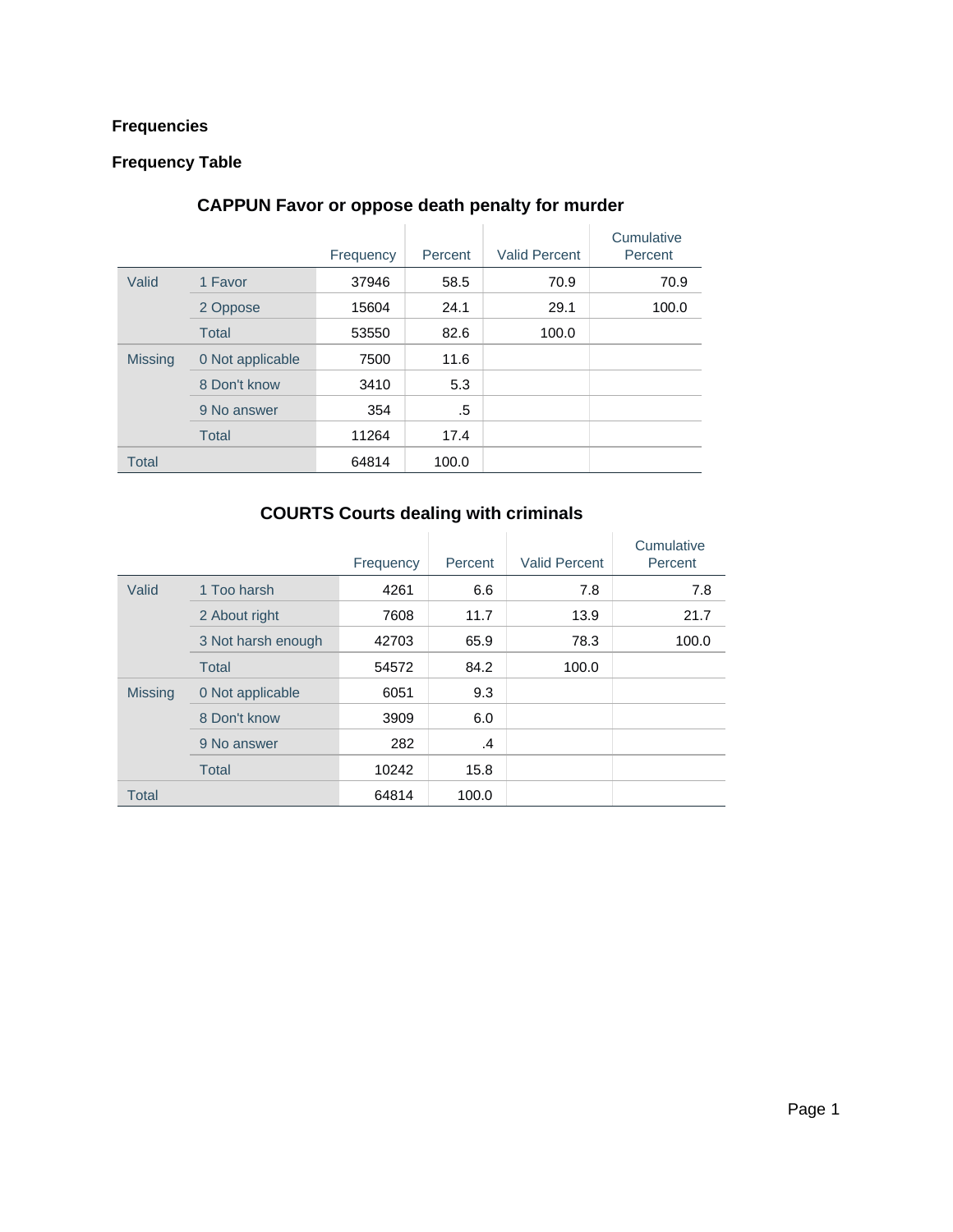|                |                  | Frequency | Percent   | <b>Valid Percent</b> | Cumulative<br>Percent |
|----------------|------------------|-----------|-----------|----------------------|-----------------------|
| Valid          | 1 Yes            | 15701     | 24.2      | 39.8                 | 39.8                  |
|                | $2$ No           | 23740     | 36.6      | 60.2                 | 100.0                 |
|                | <b>Total</b>     | 39441     | 60.9      | 100.0                |                       |
| <b>Missing</b> | 0 Not applicable | 25042     | 38.6      |                      |                       |
|                | 8 Don't know     | 263       | $\cdot$   |                      |                       |
|                | 9 No answer      | 68        | $\cdot$ 1 |                      |                       |
|                | <b>Total</b>     | 25373     | 39.1      |                      |                       |
| <b>Total</b>   |                  | 64814     | 100.0     |                      |                       |

### **FEAR Afraid to walk at night in neighborhood**

### **GRASS Should marijuana be made legal**

|                |                  | Frequency | Percent | <b>Valid Percent</b> | Cumulative<br>Percent |
|----------------|------------------|-----------|---------|----------------------|-----------------------|
| Valid          | 1 Legal          | 11884     | 18.3    | 31.7                 | 31.7                  |
|                | 2 Not legal      | 25662     | 39.6    | 68.3                 | 100.0                 |
|                | <b>Total</b>     | 37546     | 57.9    | 100.0                |                       |
| <b>Missing</b> | 0 Not applicable | 25149     | 38.8    |                      |                       |
|                | 8 Don't know     | 2004      | 3.1     |                      |                       |
|                | 9 No answer      | 115       | $\cdot$ |                      |                       |
|                | <b>Total</b>     | 27268     | 42.1    |                      |                       |
| <b>Total</b>   |                  | 64814     | 100.0   |                      |                       |

# **POLHITOK Ever approve of police striking citizen**

|                |                  | Frequency | Percent | <b>Valid Percent</b> | Cumulative<br>Percent |
|----------------|------------------|-----------|---------|----------------------|-----------------------|
| Valid          | 1 Yes            | 26608     | 41.1    | 71.6                 | 71.6                  |
|                | $2$ No           | 10529     | 16.2    | 28.4                 | 100.0                 |
|                | <b>Total</b>     | 37137     | 57.3    | 100.0                |                       |
| <b>Missing</b> | 0 Not applicable | 25834     | 39.9    |                      |                       |
|                | 8 Don't know     | 1622      | 2.5     |                      |                       |
|                | 9 No answer      | 221       | .3      |                      |                       |
|                | <b>Total</b>     | 27677     | 42.7    |                      |                       |
| <b>Total</b>   |                  | 64814     | 100.0   |                      |                       |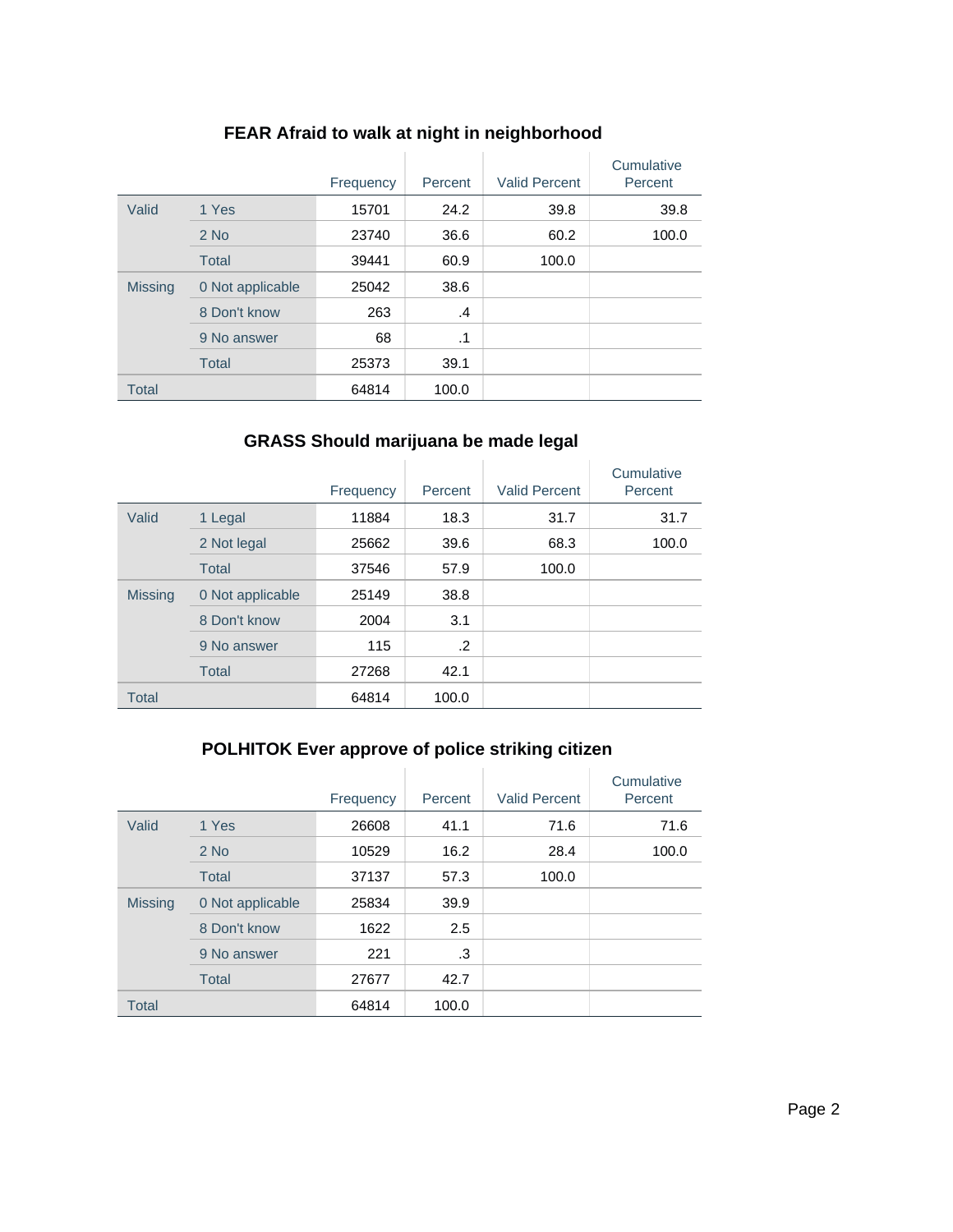|                |                  | Frequency | Percent | <b>Valid Percent</b> | Cumulative<br>Percent |
|----------------|------------------|-----------|---------|----------------------|-----------------------|
| Valid          | 1 Yes            | 4232      | 6.5     | 11.1                 | 11.1                  |
|                | $2$ No           | 33764     | 52.1    | 88.9                 | 100.0                 |
|                | <b>Total</b>     | 37996     | 58.6    | 100.0                |                       |
| <b>Missing</b> | 0 Not applicable | 25872     | 39.9    |                      |                       |
|                | 8 Don't know     | 842       | 1.3     |                      |                       |
|                | 9 No answer      | 104       | .2      |                      |                       |
|                | <b>Total</b>     | 26818     | 41.4    |                      |                       |
| <b>Total</b>   |                  | 64814     | 100.0   |                      |                       |

### **POLABUSE Citizen said vulgar or obscene things**

#### **POLMURDR Citizen questioned as murder suspect**

|                |                  | Frequency | Percent | <b>Valid Percent</b> | Cumulative<br>Percent |
|----------------|------------------|-----------|---------|----------------------|-----------------------|
| Valid          | 1 Yes            | 3746      | 5.8     | 9.9                  | 9.9                   |
|                | $2$ No           | 34170     | 52.7    | 90.1                 | 100.0                 |
|                | <b>Total</b>     | 37916     | 58.5    | 100.0                |                       |
| <b>Missing</b> | 0 Not applicable | 25872     | 39.9    |                      |                       |
|                | 8 Don't know     | 897       | 1.4     |                      |                       |
|                | 9 No answer      | 129       | $\cdot$ |                      |                       |
|                | <b>Total</b>     | 26898     | 41.5    |                      |                       |
| <b>Total</b>   |                  | 64814     | 100.0   |                      |                       |

# **POLESCAP Citizen attempting to escape custody**

|                |                  | Frequency | Percent | <b>Valid Percent</b> | Cumulative<br>Percent |
|----------------|------------------|-----------|---------|----------------------|-----------------------|
| Valid          | 1 Yes            | 27800     | 42.9    | 75.1                 | 75.1                  |
|                | $2$ No           | 9231      | 14.2    | 24.9                 | 100.0                 |
|                | <b>Total</b>     | 37031     | 57.1    | 100.0                |                       |
| <b>Missing</b> | 0 Not applicable | 25872     | 39.9    |                      |                       |
|                | 8 Don't know     | 1777      | 2.7     |                      |                       |
|                | 9 No answer      | 134       | .2      |                      |                       |
|                | <b>Total</b>     | 27783     | 42.9    |                      |                       |
| <b>Total</b>   |                  | 64814     | 100.0   |                      |                       |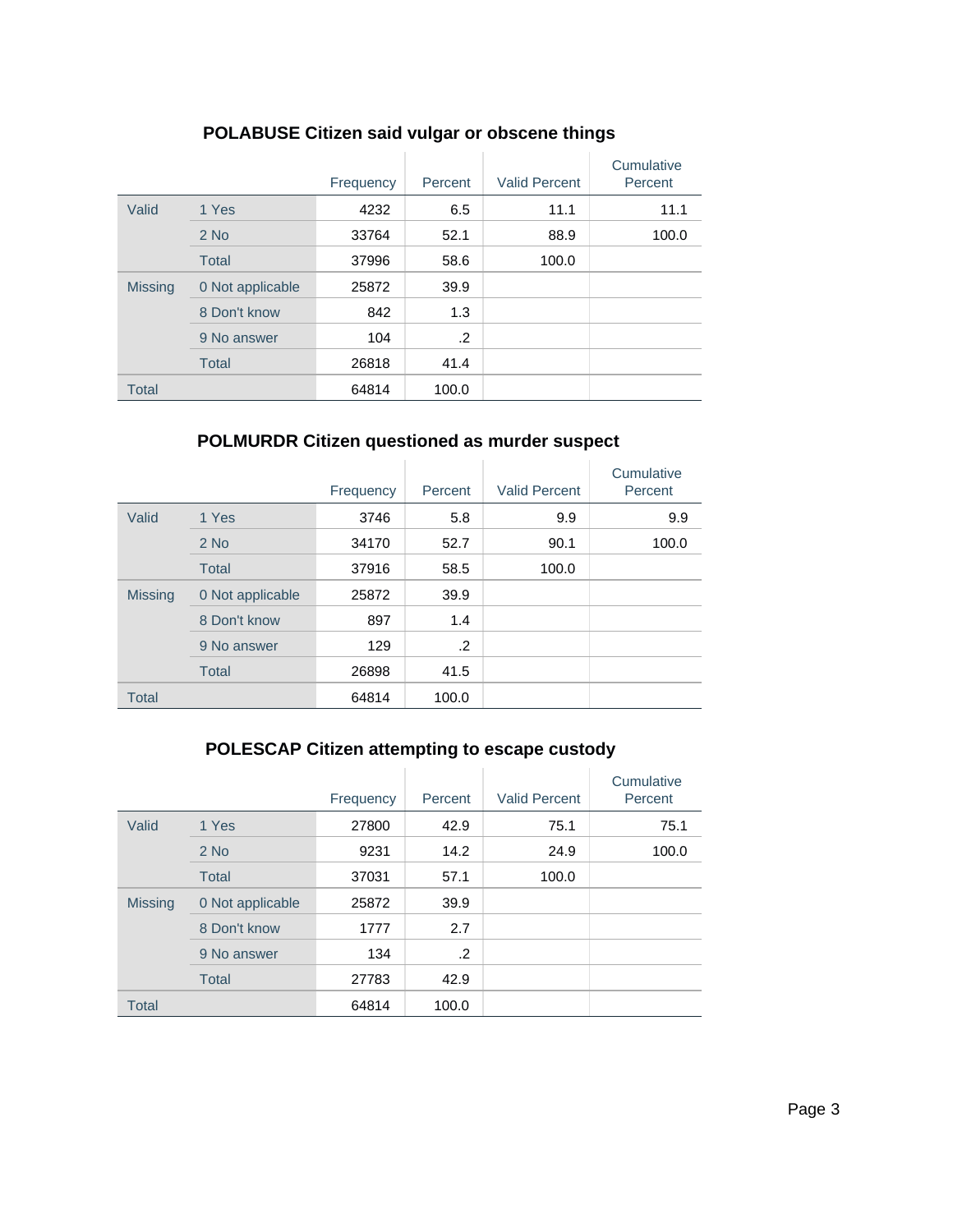|                |                  | Frequency | Percent | <b>Valid Percent</b> | Cumulative<br>Percent |
|----------------|------------------|-----------|---------|----------------------|-----------------------|
| Valid          | 1 Yes            | 35115     | 54.2    | 91.7                 | 91.7                  |
|                | $2$ No           | 3171      | 4.9     | 8.3                  | 100.0                 |
|                | <b>Total</b>     | 38286     | 59.1    | 100.0                |                       |
| <b>Missing</b> | 0 Not applicable | 25872     | 39.9    |                      |                       |
|                | 8 Don't know     | 558       | .9      |                      |                       |
|                | 9 No answer      | 98        | .2      |                      |                       |
|                | <b>Total</b>     | 26528     | 40.9    |                      |                       |
| <b>Total</b>   |                  | 64814     | 100.0   |                      |                       |

# **POLATTAK Citizen attacking policeman with fists**

### **CONFINAN Confid in banks & financial institutions**

|                |                  | Frequency | Percent | <b>Valid Percent</b> | Cumulative<br>Percent |
|----------------|------------------|-----------|---------|----------------------|-----------------------|
| Valid          | 1 A great deal   | 9827      | 15.2    | 24.4                 | 24.4                  |
|                | 2 Only some      | 22482     | 34.7    | 55.9                 | 80.3                  |
|                | 3 Hardly any     | 7917      | 12.2    | 19.7                 | 100.0                 |
|                | Total            | 40226     | 62.1    | 100.0                |                       |
| <b>Missing</b> | 0 Not applicable | 23747     | 36.6    |                      |                       |
|                | 8 Don't know     | 744       | 1.1     |                      |                       |
|                | 9 No answer      | 97        | .1      |                      |                       |
|                | <b>Total</b>     | 24588     | 37.9    |                      |                       |
| <b>Total</b>   |                  | 64814     | 100.0   |                      |                       |

# **CONBUS Confidence in major companies**

|                |                  | Frequency | Percent | <b>Valid Percent</b> | Cumulative<br>Percent |
|----------------|------------------|-----------|---------|----------------------|-----------------------|
| Valid          | 1 A great deal   | 9896      | 15.3    | 23.4                 | 23.4                  |
|                | 2 Only some      | 25916     | 40.0    | 61.3                 | 84.7                  |
|                | 3 Hardly any     | 6472      | 10.0    | 15.3                 | 100.0                 |
|                | <b>Total</b>     | 42284     | 65.2    | 100.0                |                       |
| <b>Missing</b> | 0 Not applicable | 20759     | 32.0    |                      |                       |
|                | 8 Don't know     | 1663      | 2.6     |                      |                       |
|                | 9 No answer      | 108       | .2      |                      |                       |
|                | <b>Total</b>     | 22530     | 34.8    |                      |                       |
| <b>Total</b>   |                  | 64814     | 100.0   |                      |                       |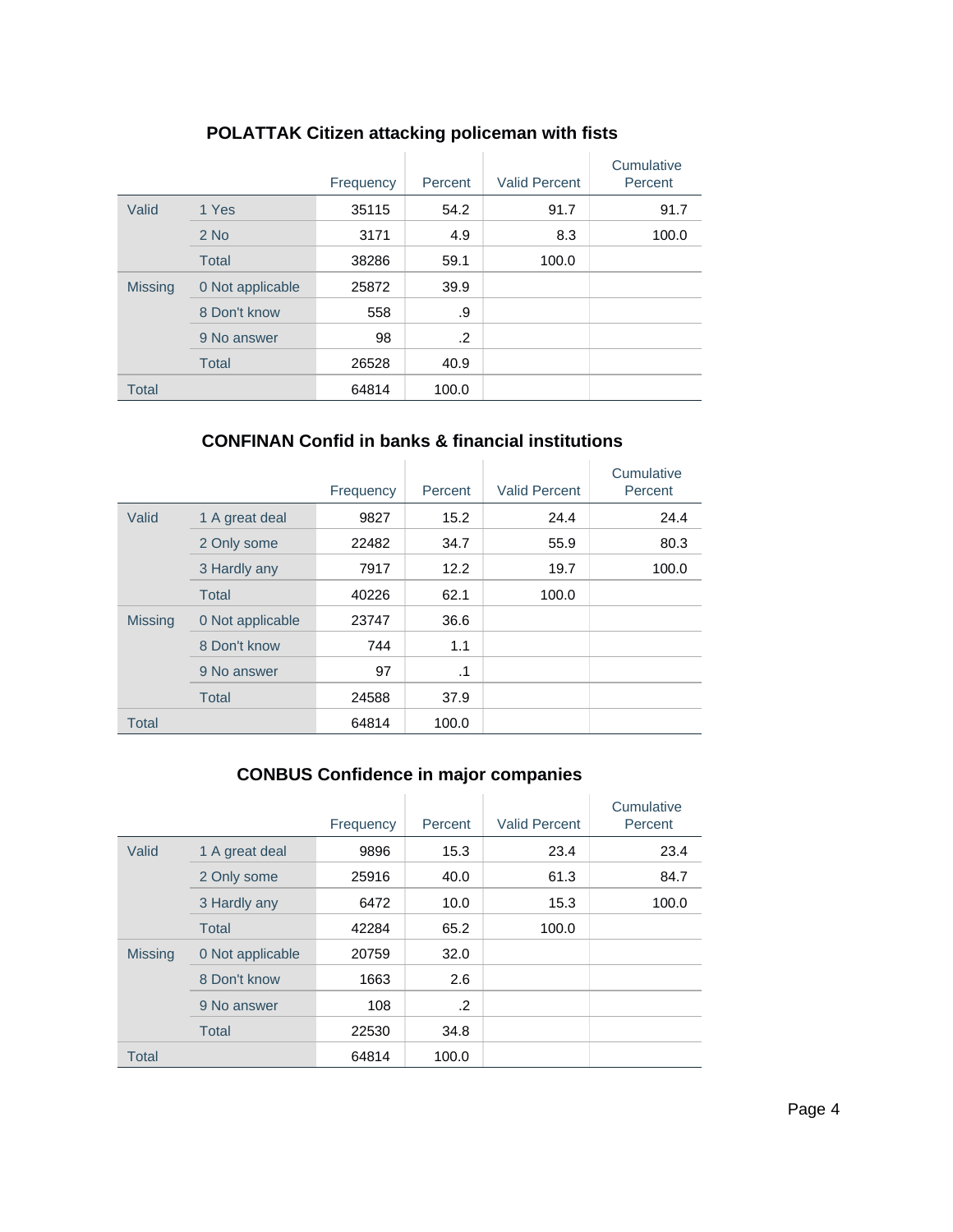|                |                  | Frequency | Percent | <b>Valid Percent</b> | Cumulative<br>Percent |
|----------------|------------------|-----------|---------|----------------------|-----------------------|
| Valid          | 1 A great deal   | 11681     | 18.0    | 27.5                 | 27.5                  |
|                | 2 Only some      | 21692     | 33.5    | 51.1                 | 78.7                  |
|                | 3 Hardly any     | 9052      | 14.0    | 21.3                 | 100.0                 |
|                | <b>Total</b>     | 42425     | 65.5    | 100.0                |                       |
| <b>Missing</b> | 0 Not applicable | 20759     | 32.0    |                      |                       |
|                | 8 Don't know     | 1442      | 2.2     |                      |                       |
|                | 9 No answer      | 188       | .3      |                      |                       |
|                | <b>Total</b>     | 22389     | 34.5    |                      |                       |
| <b>Total</b>   |                  | 64814     | 100.0   |                      |                       |

# **CONCLERG Confidence in organized religion**

### **CONEDUC Confidence in education**

|                |                  | Frequency | Percent | <b>Valid Percent</b> | Cumulative<br>Percent |
|----------------|------------------|-----------|---------|----------------------|-----------------------|
| Valid          | 1 A great deal   | 12985     | 20.0    | 29.9                 | 29.9                  |
|                | 2 Only some      | 24242     | 37.4    | 55.9                 | 85.8                  |
|                | 3 Hardly any     | 6165      | 9.5     | 14.2                 | 100.0                 |
|                | <b>Total</b>     | 43392     | 66.9    | 100.0                |                       |
| <b>Missing</b> | 0 Not applicable | 20759     | 32.0    |                      |                       |
|                | 8 Don't know     | 542       | .8      |                      |                       |
|                | 9 No answer      | 121       | .2      |                      |                       |
|                | <b>Total</b>     | 21422     | 33.1    |                      |                       |
| <b>Total</b>   |                  | 64814     | 100.0   |                      |                       |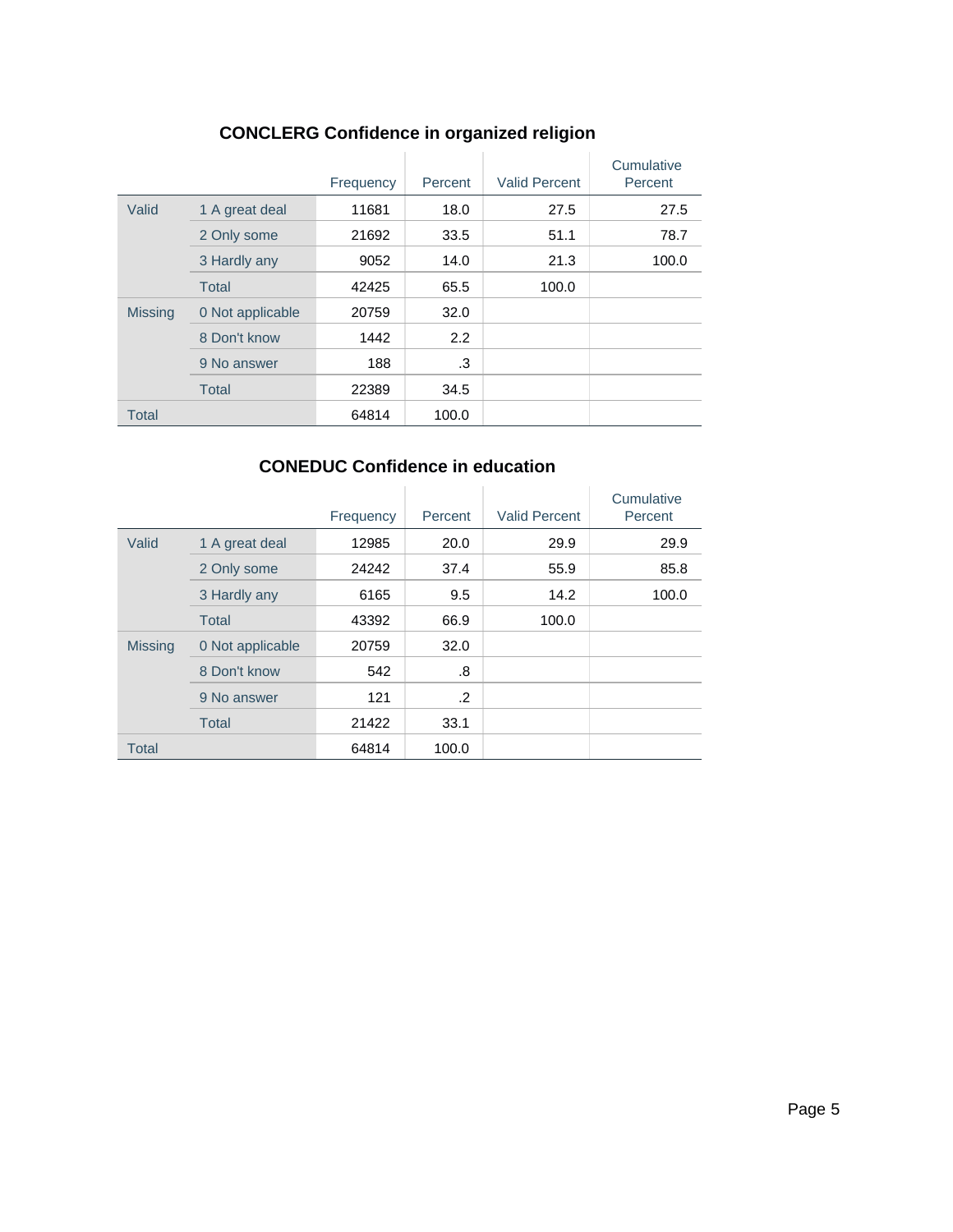|                |                  | Frequency | Percent | <b>Valid Percent</b> | Cumulative<br>Percent |
|----------------|------------------|-----------|---------|----------------------|-----------------------|
| Valid          | 1 A great deal   | 6938      | 10.7    | 16.2                 | 16.2                  |
|                | 2 Only some      | 21768     | 33.6    | 50.9                 | 67.2                  |
|                | 3 Hardly any     | 14033     | 21.7    | 32.8                 | 100.0                 |
|                | <b>Total</b>     | 42739     | 65.9    | 100.0                |                       |
| <b>Missing</b> | 0 Not applicable | 20759     | 32.0    |                      |                       |
|                | 8 Don't know     | 1190      | 1.8     |                      |                       |
|                | 9 No answer      | 126       | $\cdot$ |                      |                       |
|                | <b>Total</b>     | 22075     | 34.1    |                      |                       |
| <b>Total</b>   |                  | 64814     | 100.0   |                      |                       |

# **CONFED Confid. in exec branch of fed govt**

# **CONLABOR Confidence in organized labor**

|                |                  | Frequency | Percent | <b>Valid Percent</b> | Cumulative<br>Percent |
|----------------|------------------|-----------|---------|----------------------|-----------------------|
| Valid          | 1 A great deal   | 5117      | 7.9     | 12.3                 | 12.3                  |
|                | 2 Only some      | 23240     | 35.9    | 56.0                 | 68.4                  |
|                | 3 Hardly any     | 13122     | 20.2    | 31.6                 | 100.0                 |
|                | <b>Total</b>     | 41479     | 64.0    | 100.0                |                       |
| <b>Missing</b> | 0 Not applicable | 20759     | 32.0    |                      |                       |
|                | 8 Don't know     | 2449      | 3.8     |                      |                       |
|                | 9 No answer      | 127       | .2      |                      |                       |
|                | <b>Total</b>     | 23335     | 36.0    |                      |                       |
| <b>Total</b>   |                  | 64814     | 100.0   |                      |                       |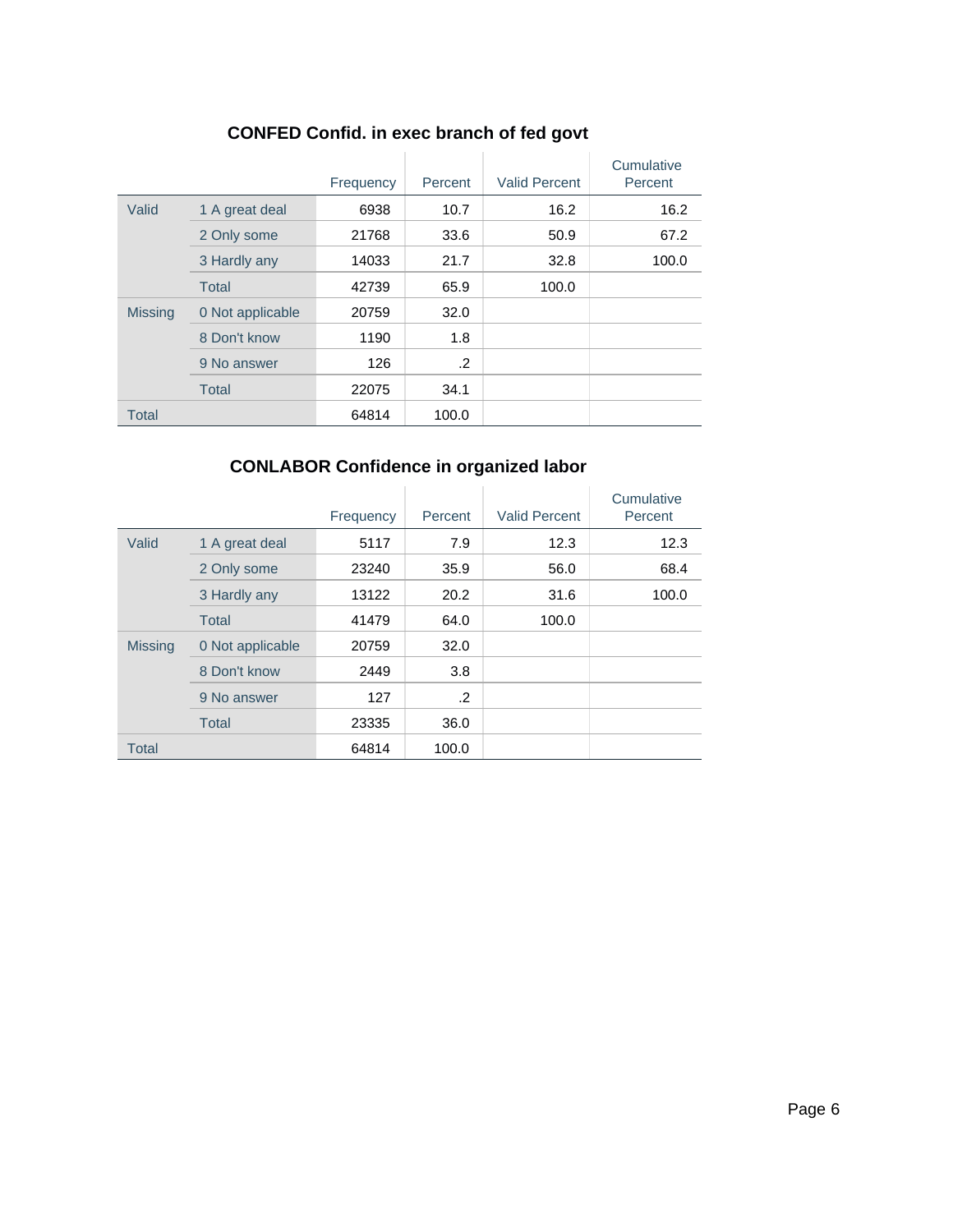### **CONPRESS Confidence in press**

|                |                  | Frequency | Percent | <b>Valid Percent</b> | Cumulative<br>Percent |
|----------------|------------------|-----------|---------|----------------------|-----------------------|
| Valid          | 1 A great deal   | 6623      | 10.2    | 15.4                 | 15.4                  |
|                | 2 Only some      | 22578     | 34.8    | 52.4                 | 67.8                  |
|                | 3 Hardly any     | 13886     | 21.4    | 32.2                 | 100.0                 |
|                | <b>Total</b>     | 43087     | 66.5    | 100.0                |                       |
| <b>Missing</b> | 0 Not applicable | 20759     | 32.0    |                      |                       |
|                | 8 Don't know     | 849       | 1.3     |                      |                       |
|                | 9 No answer      | 119       | .2      |                      |                       |
|                | <b>Total</b>     | 21727     | 33.5    |                      |                       |
| <b>Total</b>   |                  | 64814     | 100.0   |                      |                       |

### **CONMEDIC Confidence in medicine**

|                |                  | Frequency | Percent | <b>Valid Percent</b> | Cumulative<br>Percent |
|----------------|------------------|-----------|---------|----------------------|-----------------------|
| Valid          | 1 A great deal   | 19815     | 30.6    | 45.6                 | 45.6                  |
|                | 2 Only some      | 19766     | 30.5    | 45.5                 | 91.0                  |
|                | 3 Hardly any     | 3903      | 6.0     | 9.0                  | 100.0                 |
|                | <b>Total</b>     | 43484     | 67.1    | 100.0                |                       |
| <b>Missing</b> | 0 Not applicable | 20759     | 32.0    |                      |                       |
|                | 8 Don't know     | 459       | .7      |                      |                       |
|                | 9 No answer      | 112       | .2      |                      |                       |
|                | <b>Total</b>     | 21330     | 32.9    |                      |                       |
| <b>Total</b>   |                  | 64814     | 100.0   |                      |                       |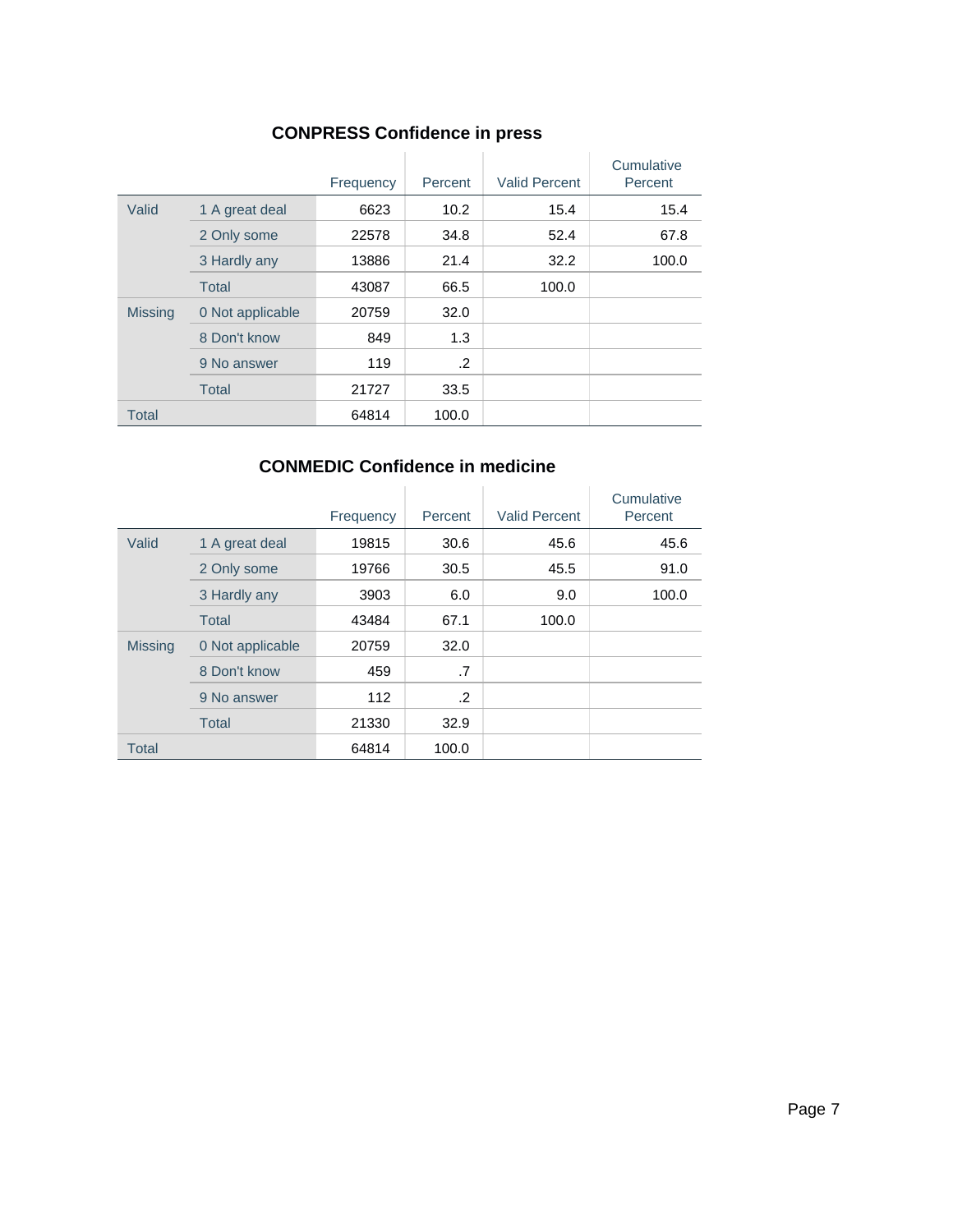|                |                  | Frequency | Percent    | <b>Valid Percent</b> | Cumulative<br>Percent |
|----------------|------------------|-----------|------------|----------------------|-----------------------|
| Valid          | 1 A great deal   | 5676      | 8.8        | 13.1                 | 13.1                  |
|                | 2 Only some      | 22979     | 35.5       | 53.1                 | 66.2                  |
|                | 3 Hardly any     | 14641     | 22.6       | 33.8                 | 100.0                 |
|                | Total            | 43296     | 66.8       | 100.0                |                       |
| <b>Missing</b> | 0 Not applicable | 20759     | 32.0       |                      |                       |
|                | 8 Don't know     | 621       | 1.0        |                      |                       |
|                | 9 No answer      | 138       | $\cdot$ .2 |                      |                       |
|                | <b>Total</b>     | 21518     | 33.2       |                      |                       |
| <b>Total</b>   |                  | 64814     | 100.0      |                      |                       |

### **CONJUDGE Confid. in united states supreme court**

|                |                  | Frequency | Percent | <b>Valid Percent</b> | Cumulative<br>Percent |
|----------------|------------------|-----------|---------|----------------------|-----------------------|
| Valid          | 1 A great deal   | 13436     | 20.7    | 31.9                 | 31.9                  |
|                | 2 Only some      | 22238     | 34.3    | 52.7                 | 84.6                  |
|                | 3 Hardly any     | 6503      | 10.0    | 15.4                 | 100.0                 |
|                | <b>Total</b>     | 42177     | 65.1    | 100.0                |                       |
| <b>Missing</b> | 0 Not applicable | 20760     | 32.0    |                      |                       |
|                | 8 Don't know     | 1740      | 2.7     |                      |                       |
|                | 9 No answer      | 137       | .2      |                      |                       |
|                | <b>Total</b>     | 22637     | 34.9    |                      |                       |
| <b>Total</b>   |                  | 64814     | 100.0   |                      |                       |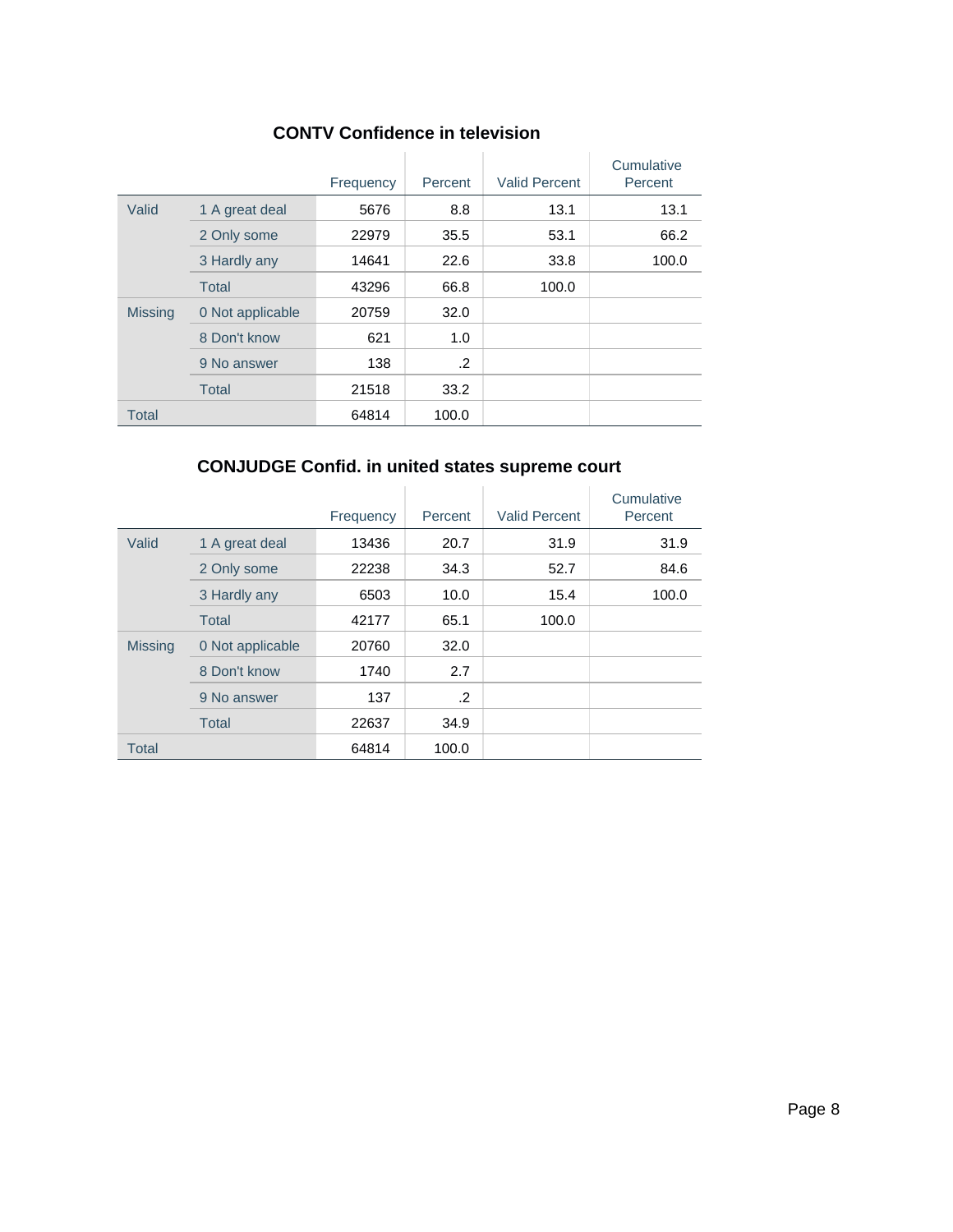|                |                  | Frequency | Percent | <b>Valid Percent</b> | Cumulative<br>Percent |
|----------------|------------------|-----------|---------|----------------------|-----------------------|
| Valid          | 1 A great deal   | 17514     | 27.0    | 42.9                 | 42.9                  |
|                | 2 Only some      | 20308     | 31.3    | 49.8                 | 92.7                  |
|                | 3 Hardly any     | 2962      | 4.6     | 7.3                  | 100.0                 |
|                | <b>Total</b>     | 40784     | 62.9    | 100.0                |                       |
| <b>Missing</b> | 0 Not applicable | 20759     | 32.0    |                      |                       |
|                | 8 Don't know     | 3104      | 4.8     |                      |                       |
|                | 9 No answer      | 167       | .3      |                      |                       |
|                | <b>Total</b>     | 24030     | 37.1    |                      |                       |
| <b>Total</b>   |                  | 64814     | 100.0   |                      |                       |

# **CONSCI Confidence in scientific community**

# **CONLEGIS Confidence in congress**

|                |                  | Frequency | Percent | <b>Valid Percent</b> | Cumulative<br>Percent |
|----------------|------------------|-----------|---------|----------------------|-----------------------|
| Valid          | 1 A great deal   | 5185      | 8.0     | 12.1                 | 12.1                  |
|                | 2 Only some      | 23881     | 36.8    | 55.9                 | 68.1                  |
|                | 3 Hardly any     | 13640     | 21.0    | 31.9                 | 100.0                 |
|                | <b>Total</b>     | 42706     | 65.9    | 100.0                |                       |
| <b>Missing</b> | 0 Not applicable | 20759     | 32.0    |                      |                       |
|                | 8 Don't know     | 1210      | 1.9     |                      |                       |
|                | 9 No answer      | 139       | .2      |                      |                       |
|                | <b>Total</b>     | 22108     | 34.1    |                      |                       |
| <b>Total</b>   |                  | 64814     | 100.0   |                      |                       |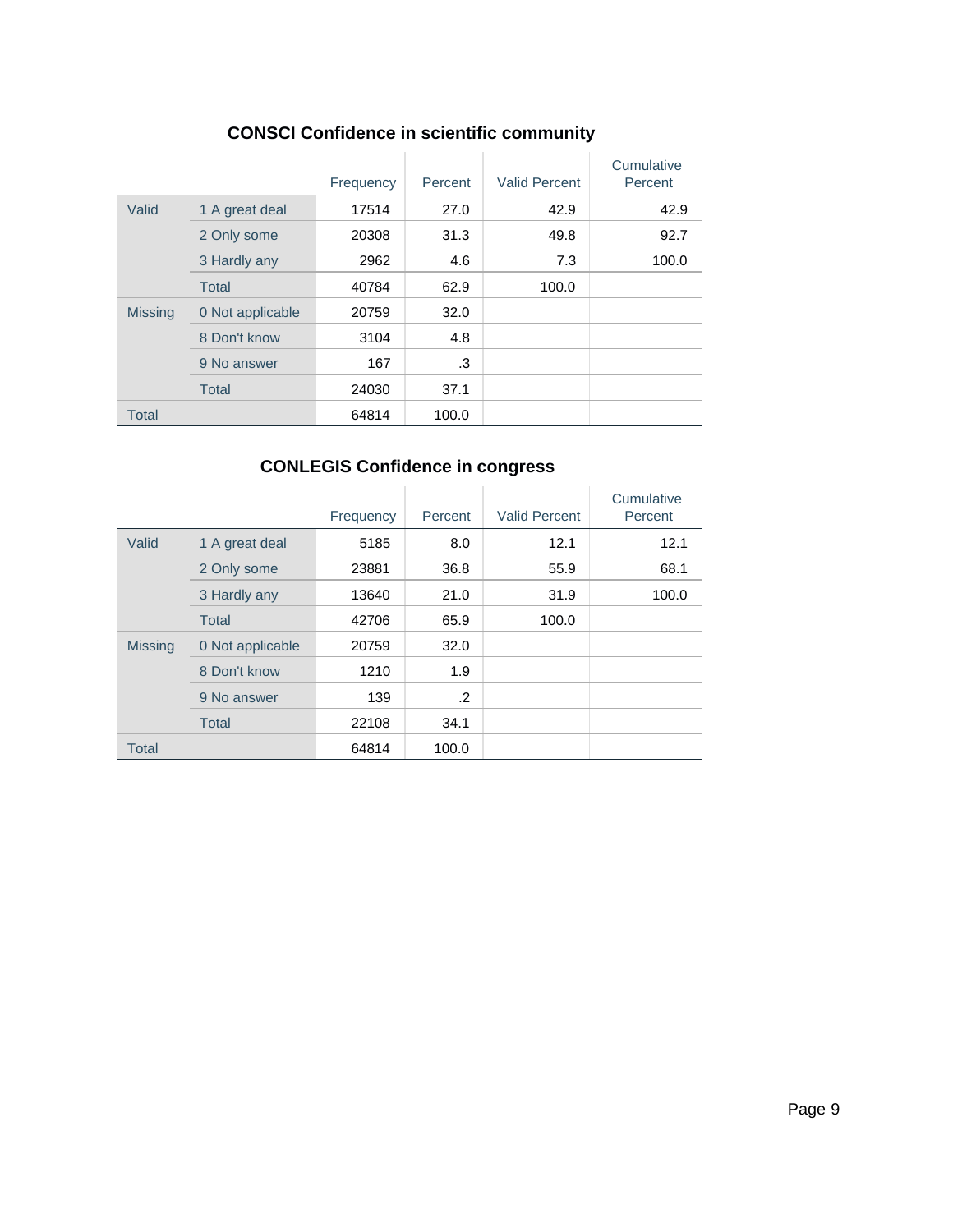|                |                  | Frequency | Percent | <b>Valid Percent</b> | Cumulative<br>Percent |
|----------------|------------------|-----------|---------|----------------------|-----------------------|
| Valid          | 1 A great deal   | 17745     | 27.4    | 41.5                 | 41.5                  |
|                | 2 Only some      | 19935     | 30.8    | 46.6                 | 88.0                  |
|                | 3 Hardly any     | 5116      | 7.9     | 12.0                 | 100.0                 |
|                | <b>Total</b>     | 42796     | 66.0    | 100.0                |                       |
| <b>Missing</b> | 0 Not applicable | 20759     | 32.0    |                      |                       |
|                | 8 Don't know     | 1142      | 1.8     |                      |                       |
|                | 9 No answer      | 117       | .2      |                      |                       |
|                | Total            | 22018     | 34.0    |                      |                       |
| <b>Total</b>   |                  | 64814     | 100.0   |                      |                       |

# **CONARMY Confidence in military**

### **RACPRES Would vote for black president**

|                |                  | Frequency | Percent | <b>Valid Percent</b> | Cumulative<br>Percent |
|----------------|------------------|-----------|---------|----------------------|-----------------------|
| Valid          | 1 Yes            | 20072     | 31.0    | 86.5                 | 86.5                  |
|                | $2$ No           | 3140      | 4.8     | 13.5                 | 100.0                 |
|                | <b>Total</b>     | 23212     | 35.8    | 100.0                |                       |
| <b>Missing</b> | 0 Not applicable | 40549     | 62.6    |                      |                       |
|                | 8 Don't know     | 939       | 1.4     |                      |                       |
|                | 9 No answer      | 114       | .2      |                      |                       |
|                | <b>Total</b>     | 41602     | 64.2    |                      |                       |
| <b>Total</b>   |                  | 64814     | 100.0   |                      |                       |

# **FEPRES Vote for woman president**

|                |                  | Frequency | Percent   | <b>Valid Percent</b> | Cumulative<br>Percent |
|----------------|------------------|-----------|-----------|----------------------|-----------------------|
| Valid          | 1 Yes            | 23257     | 35.9      | 86.8                 | 86.8                  |
|                | $2$ No           | 3531      | 5.4       | 13.2                 | 100.0                 |
|                | 5 Wouldnt vote   | 4         | .0        | .0                   | 100.0                 |
|                | <b>Total</b>     | 26792     | 41.3      | 100.0                |                       |
| <b>Missing</b> | 0 Not applicable | 37109     | 57.3      |                      |                       |
|                | 8 Don't know     | 839       | 1.3       |                      |                       |
|                | 9 No answer      | 74        | $\cdot$ 1 |                      |                       |
|                | <b>Total</b>     | 38022     | 58.7      |                      |                       |
| <b>Total</b>   |                  | 64814     | 100.0     |                      |                       |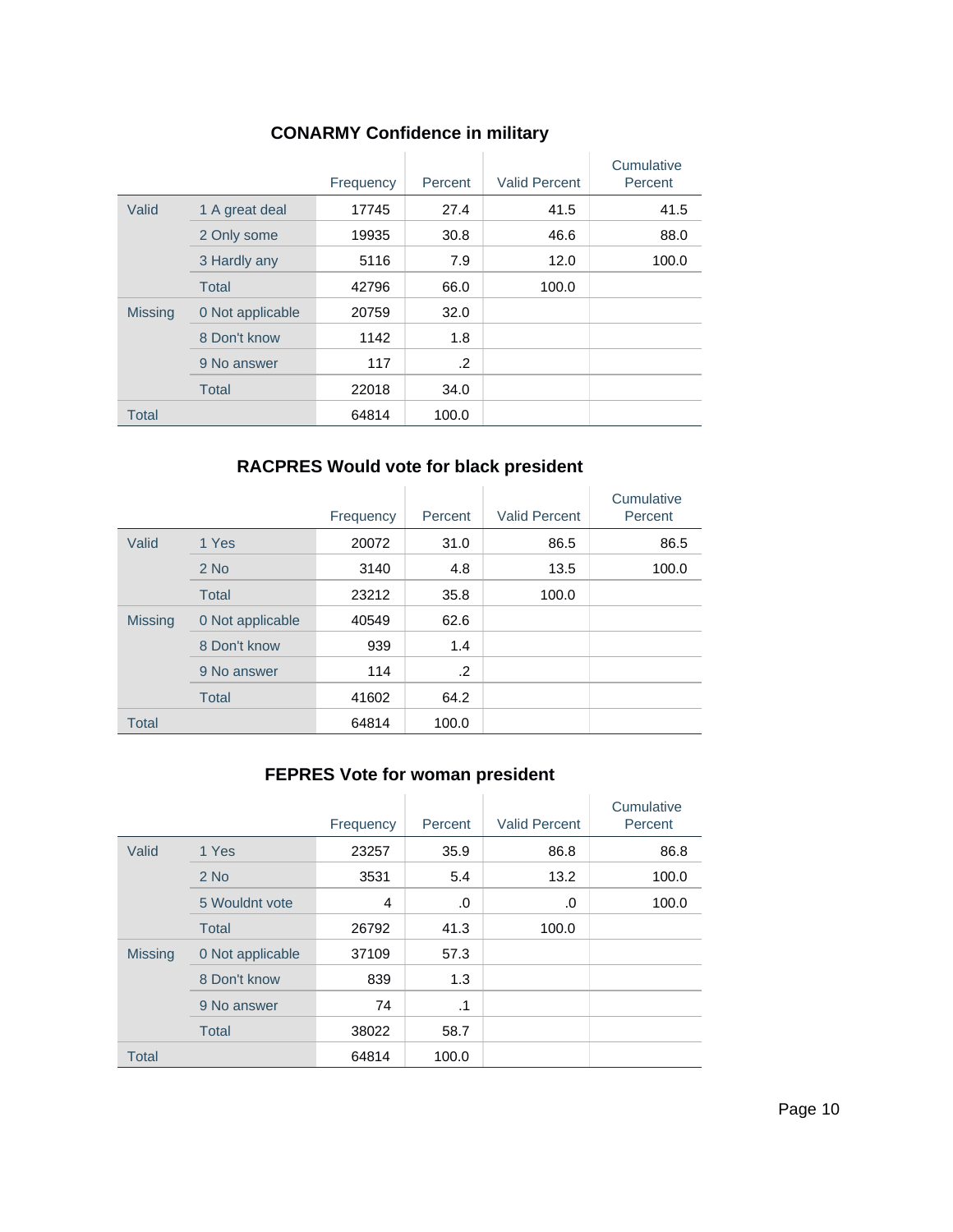|  | <b>FEPOL Women not suited for politics</b> |  |  |  |
|--|--------------------------------------------|--|--|--|
|--|--------------------------------------------|--|--|--|

|                |                  | Frequency | Percent | <b>Valid Percent</b> | Cumulative<br>Percent |
|----------------|------------------|-----------|---------|----------------------|-----------------------|
| Valid          | 1 Agree          | 9807      | 15.1    | 28.4                 | 28.4                  |
|                | 2 Disagree       | 24748     | 38.2    | 71.6                 | 100.0                 |
|                | <b>Total</b>     | 34555     | 53.3    | 100.0                |                       |
| <b>Missing</b> | 0 Not applicable | 28283     | 43.6    |                      |                       |
|                | 8 Not sure       | 1875      | 2.9     |                      |                       |
|                | 9 No answer      | 101       | .2      |                      |                       |
|                | <b>Total</b>     | 30259     | 46.7    |                      |                       |
| <b>Total</b>   |                  | 64814     | 100.0   |                      |                       |

### **FEFAM Better for man to work, woman tend home**

|                |                     | Frequency | Percent   | <b>Valid Percent</b> | Cumulative<br>Percent |
|----------------|---------------------|-----------|-----------|----------------------|-----------------------|
| Valid          | 1 Strongly agree    | 2543      | 3.9       | 8.5                  | 8.5                   |
|                | 2 Agree             | 8992      | 13.9      | 29.9                 | 38.4                  |
|                | 3 Disagree          | 13061     | 20.2      | 43.4                 | 81.8                  |
|                | 4 Strongly disagree | 5479      | 8.5       | 18.2                 | 100.0                 |
|                | <b>Total</b>        | 30075     | 46.4      | 100.0                |                       |
| <b>Missing</b> | 0 Not applicable    | 34111     | 52.6      |                      |                       |
|                | 8 Don't know        | 534       | .8        |                      |                       |
|                | 9 No answer         | 94        | $\cdot$ 1 |                      |                       |
|                | <b>Total</b>        | 34739     | 53.6      |                      |                       |
| <b>Total</b>   |                     | 64814     | 100.0     |                      |                       |

### **FEFAM2 Better for man to work, woman tend home (2)**

|                |                  | Frequency | Percent   | <b>Valid Percent</b> | Cumulative<br>Percent |
|----------------|------------------|-----------|-----------|----------------------|-----------------------|
| Valid          | 1 Agree          | 11535     | 17.8      | 38.4                 | 38.4                  |
|                | 2 Disagree       | 18540     | 28.6      | 61.6                 | 100.0                 |
|                | <b>Total</b>     | 30075     | 46.4      | 100.0                |                       |
| <b>Missing</b> | 0 Not applicable | 34111     | 52.6      |                      |                       |
|                | 8 Don't know     | 534       | .8        |                      |                       |
|                | 9 No answer      | 94        | $\cdot$ 1 |                      |                       |
|                | Total            | 34739     | 53.6      |                      |                       |
| <b>Total</b>   |                  | 64814     | 100.0     |                      |                       |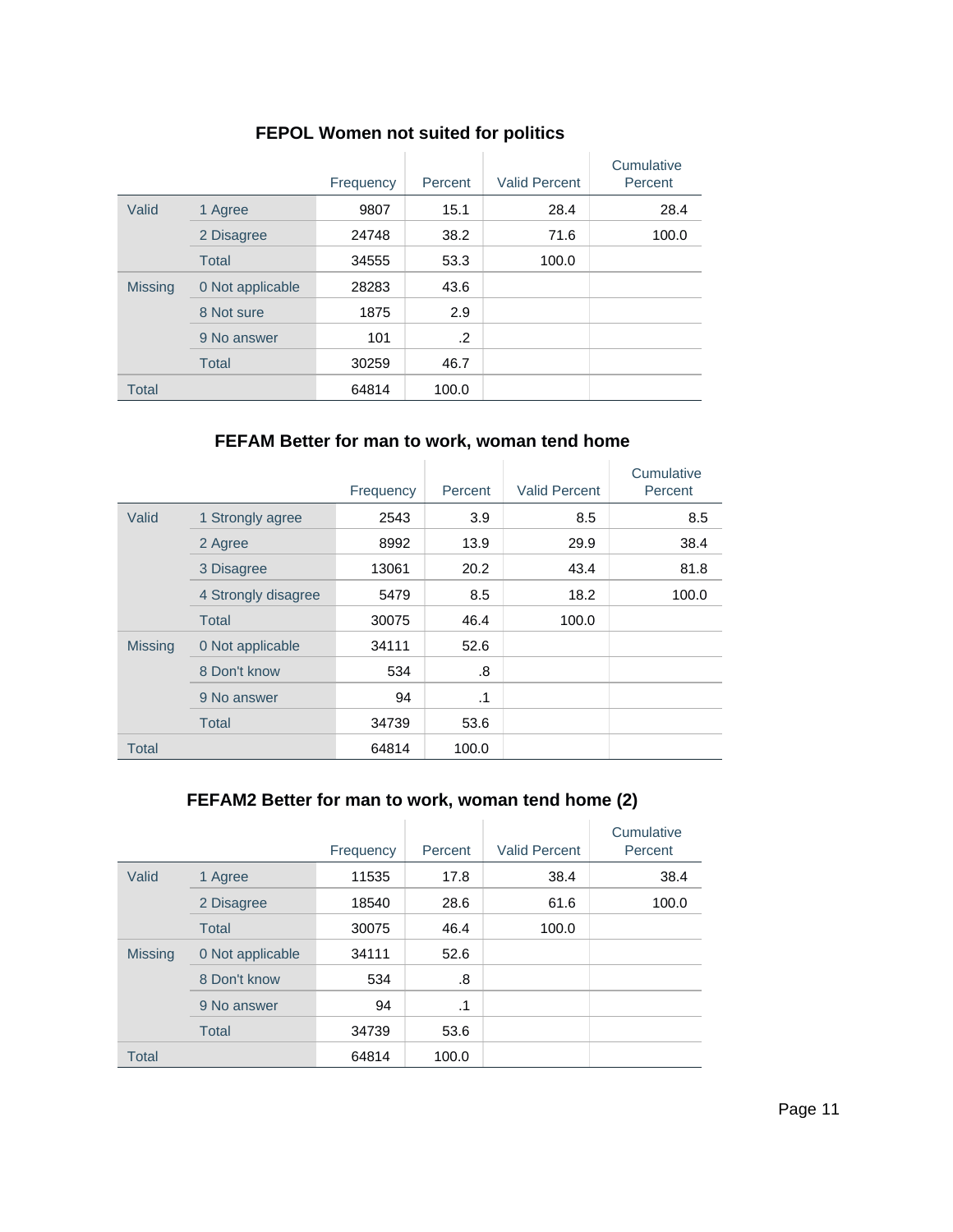|                |                     | Frequency | Percent | <b>Valid Percent</b> | Cumulative<br>Percent |
|----------------|---------------------|-----------|---------|----------------------|-----------------------|
| Valid          | 0 Not at all        | 6863      | 10.6    | 22.2                 | 22.2                  |
|                | 1 Once or twice     | 2612      | 4.0     | 8.5                  | 30.7                  |
|                | 2 Once a month      | 3337      | 5.1     | 10.8                 | 41.5                  |
|                | 3 2-3 times a month | 4956      | 7.6     | 16.1                 | 57.6                  |
|                | 4 Weekly            | 5251      | 8.1     | 17.0                 | 74.6                  |
|                | 52-3 per week       | 5911      | 9.1     | 19.2                 | 93.8                  |
|                | 64+ per week        | 1925      | 3.0     | 6.2                  | 100.0                 |
|                | <b>Total</b>        | 30855     | 47.6    | 100.0                |                       |
| <b>Missing</b> | -1 Not applicable   | 31765     | 49.0    |                      |                       |
|                | 8 Don't know        | 152       | $\cdot$ |                      |                       |
|                | 9 No answer         | 2042      | 3.2     |                      |                       |
|                | <b>Total</b>        | 33959     | 52.4    |                      |                       |
| <b>Total</b>   |                     | 64814     | 100.0   |                      |                       |

# **SEXFREQ Frequency of sex during last year**

# **XMARSEX Sex with person other than spouse**

|                |                    | Frequency | Percent    | <b>Valid Percent</b> | Cumulative<br>Percent |
|----------------|--------------------|-----------|------------|----------------------|-----------------------|
| Valid          | 1 Always wrong     | 29828     | 46.0       | 76.2                 | 76.2                  |
|                | 2 Almst always wrg | 5277      | 8.1        | 13.5                 | 89.7                  |
|                | 3 Sometimes wrong  | 3060      | 4.7        | 7.8                  | 97.5                  |
|                | 4 Not wrong at all | 970       | 1.5        | 2.5                  | 100.0                 |
|                | Total              | 39135     | 60.4       | 100.0                |                       |
| <b>Missing</b> | 0 Not applicable   | 25042     | 38.6       |                      |                       |
|                | 8 Don't know       | 495       | .8         |                      |                       |
|                | 9 No answer        | 142       | $\cdot$ .2 |                      |                       |
|                | Total              | 25679     | 39.6       |                      |                       |
| Total          |                    | 64814     | 100.0      |                      |                       |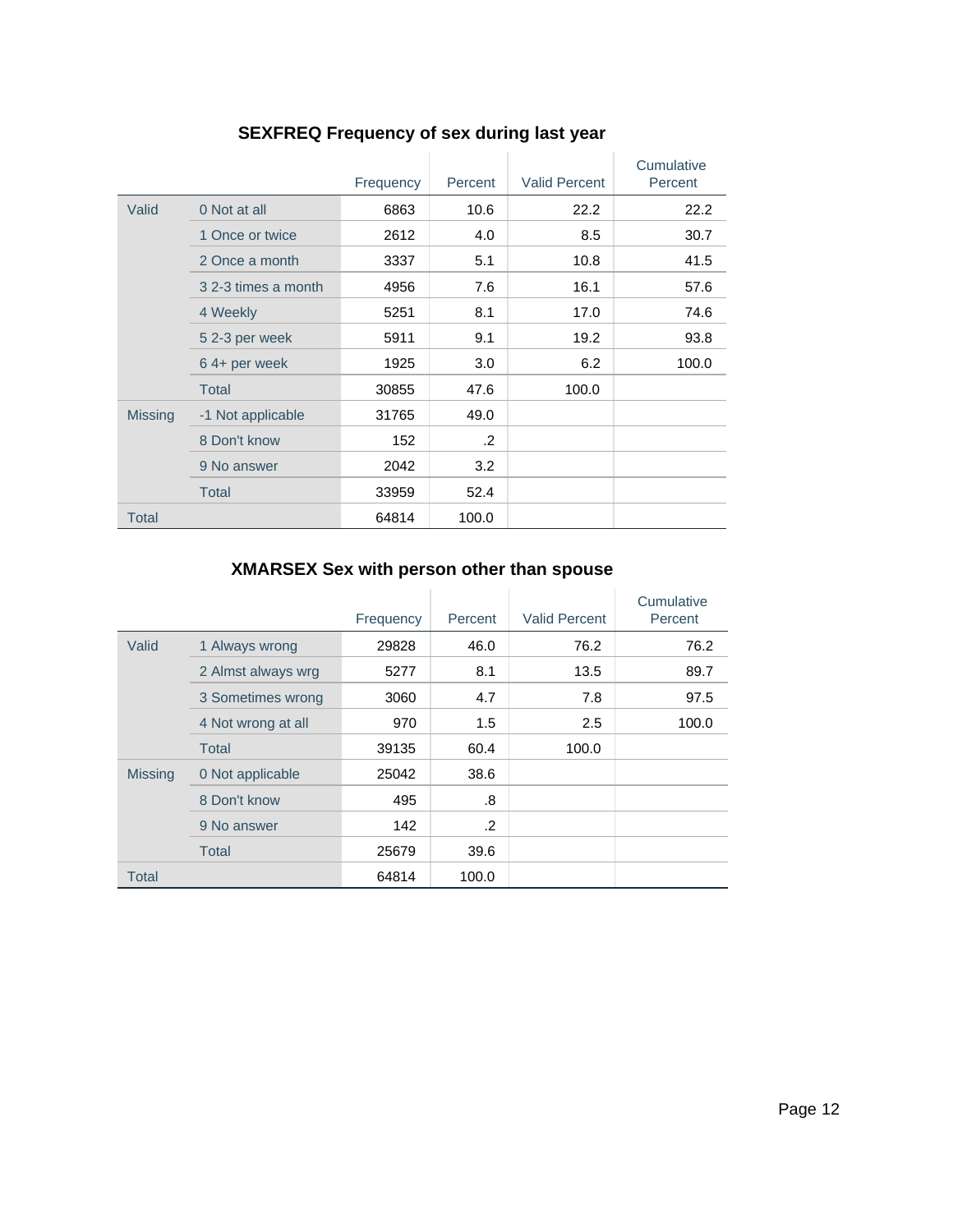|                |                    | Frequency | Percent   | <b>Valid Percent</b> | Cumulative<br>Percent |
|----------------|--------------------|-----------|-----------|----------------------|-----------------------|
| Valid          | 1 Always wrong     | 23469     | 36.2      | 62.3                 | 62.3                  |
|                | 2 Almst always wrg | 1756      | 2.7       | 4.7                  | 67.0                  |
|                | 3 Sometimes wrong  | 2554      | 3.9       | 6.8                  | 73.8                  |
|                | 4 Not wrong at all | 9880      | 15.2      | 26.2                 | 100.0                 |
|                | Total              | 37659     | 58.1      | 100.0                |                       |
| <b>Missing</b> | 0 Not applicable   | 25042     | 38.6      |                      |                       |
|                | 5 Other            | 82        | $\cdot$ 1 |                      |                       |
|                | 9 DK/NA            | 2031      | 3.1       |                      |                       |
|                | Total              | 27155     | 41.9      |                      |                       |
| Total          |                    | 64814     | 100.0     |                      |                       |

#### **HOMOSEX Homosexual sex relations**

# **SEXEDUC Sex education in public schools**

|                |                  | Frequency | Percent | <b>Valid Percent</b> | Cumulative<br>Percent |
|----------------|------------------|-----------|---------|----------------------|-----------------------|
| Valid          | 1 Favor          | 31142     | 48.0    | 87.1                 | 87.1                  |
|                | 2 Oppose         | 4597      | 7.1     | 12.9                 | 100.0                 |
|                | <b>Total</b>     | 35739     | 55.1    | 100.0                |                       |
| <b>Missing</b> | 0 Not applicable | 28148     | 43.4    |                      |                       |
|                | 8 Don't know     | 819       | 1.3     |                      |                       |
|                | 9 No answer      | 108       | $\cdot$ |                      |                       |
|                | <b>Total</b>     | 29075     | 44.9    |                      |                       |
| <b>Total</b>   |                  | 64814     | 100.0   |                      |                       |

# **PRAYER Bible prayer in public schools**

|                |                  | Frequency | Percent | <b>Valid Percent</b> | Cumulative<br>Percent |
|----------------|------------------|-----------|---------|----------------------|-----------------------|
| Valid          | 1 Approve        | 13601     | 21.0    | 40.3                 | 40.3                  |
|                | 2 Disapprove     | 20141     | 31.1    | 59.7                 | 100.0                 |
|                | <b>Total</b>     | 33742     | 52.1    | 100.0                |                       |
| <b>Missing</b> | 0 Not applicable | 29618     | 45.7    |                      |                       |
|                | 8 Don't know     | 1385      | 2.1     |                      |                       |
|                | 9 No answer      | 69        | .1      |                      |                       |
|                | <b>Total</b>     | 31072     | 47.9    |                      |                       |
| <b>Total</b>   |                  | 64814     | 100.0   |                      |                       |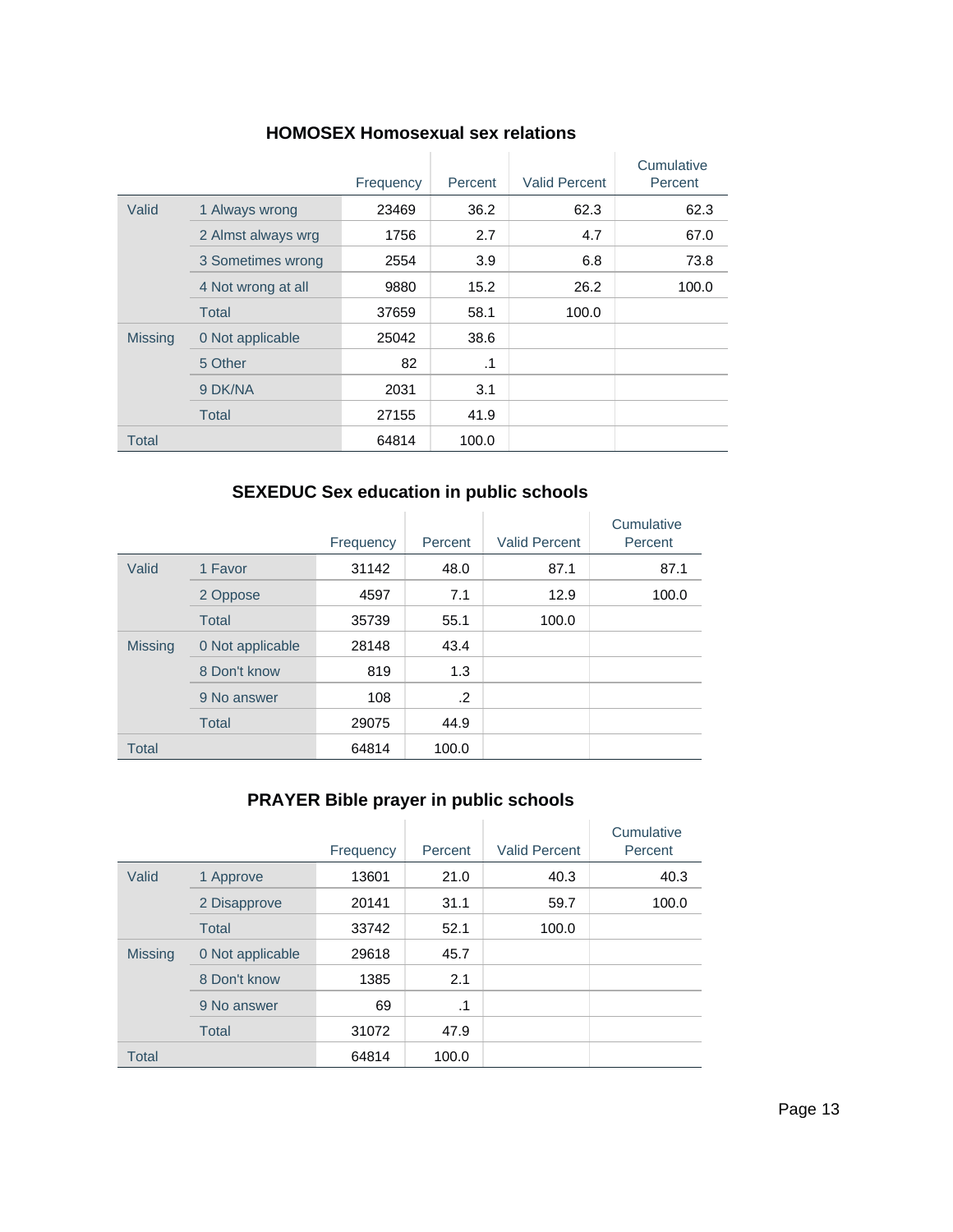# **COLATH Allow anti-religionist to teach**

|                |                  | Frequency | Percent       | <b>Valid Percent</b> | Cumulative<br>Percent |
|----------------|------------------|-----------|---------------|----------------------|-----------------------|
| Valid          | 4 Allowed        | 21567     | 33.3          | 54.1                 | 54.1                  |
|                | 5 Not allowed    | 18297     | 28.2          | 45.9                 | 100.0                 |
|                | <b>Total</b>     | 39864     | 61.5          | 100.0                |                       |
| <b>Missing</b> | 0 Not applicable | 23429     | 36.1          |                      |                       |
|                | 8 Don't know     | 1406      | $2.2^{\circ}$ |                      |                       |
|                | 9 No answer      | 115       | .2            |                      |                       |
|                | <b>Total</b>     | 24950     | 38.5          |                      |                       |
| <b>Total</b>   |                  | 64814     | 100.0         |                      |                       |

### **COLRAC Allow racist to teach**

|                |                  | Frequency | Percent | <b>Valid Percent</b> | Cumulative<br>Percent |
|----------------|------------------|-----------|---------|----------------------|-----------------------|
| Valid          | 4 Allowed        | 16157     | 24.9    | 45.6                 | 45.6                  |
|                | 5 Not allowed    | 19296     | 29.8    | 54.4                 | 100.0                 |
|                | <b>Total</b>     | 35453     | 54.7    | 100.0                |                       |
| <b>Missing</b> | 0 Not applicable | 28030     | 43.2    |                      |                       |
|                | 8 Don't know     | 1197      | 1.8     |                      |                       |
|                | 9 No answer      | 134       | .2      |                      |                       |
|                | <b>Total</b>     | 29361     | 45.3    |                      |                       |
| <b>Total</b>   |                  | 64814     | 100.0   |                      |                       |

### **COLMIL Allow militarist to teach**

|                |                  | Frequency | Percent | <b>Valid Percent</b> | Cumulative<br>Percent |
|----------------|------------------|-----------|---------|----------------------|-----------------------|
| Valid          | 4 Allowed        | 17201     | 26.5    | 48.7                 | 48.7                  |
|                | 5 Not allowed    | 18104     | 27.9    | 51.3                 | 100.0                 |
|                | <b>Total</b>     | 35305     | 54.5    | 100.0                |                       |
| <b>Missing</b> | 0 Not applicable | 28030     | 43.2    |                      |                       |
|                | 8 Don't know     | 1347      | 2.1     |                      |                       |
|                | 9 No answer      | 132       | .2      |                      |                       |
|                | <b>Total</b>     | 29509     | 45.5    |                      |                       |
| <b>Total</b>   |                  | 64814     | 100.0   |                      |                       |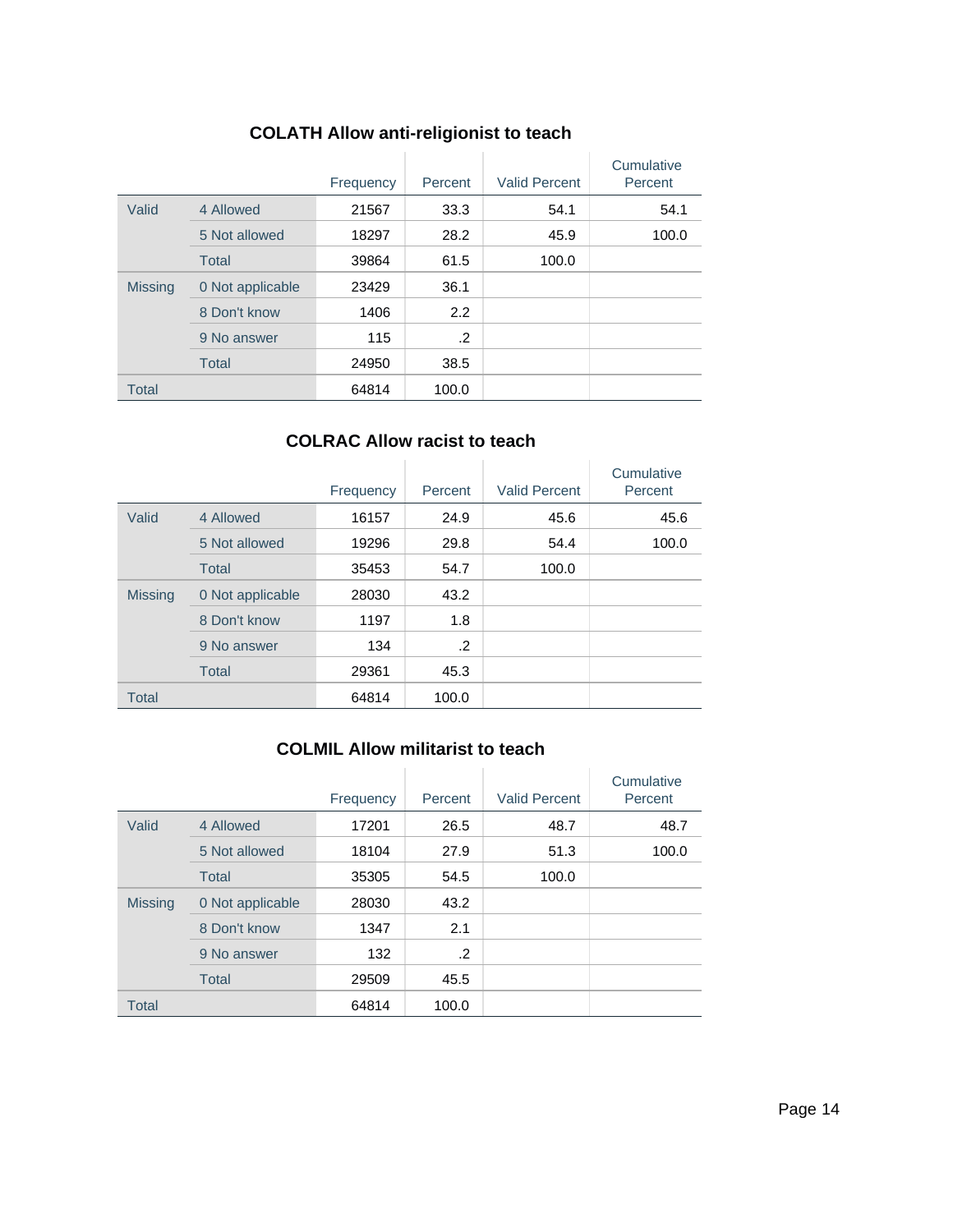|                |                  | Frequency | Percent | <b>Valid Percent</b> | Cumulative<br>Percent |
|----------------|------------------|-----------|---------|----------------------|-----------------------|
| Valid          | 4 Allowed        | 27010     | 41.7    | 70.4                 | 70.4                  |
|                | 5 Not allowed    | 11358     | 17.5    | 29.6                 | 100.0                 |
|                | <b>Total</b>     | 38368     | 59.2    | 100.0                |                       |
| <b>Missing</b> | 0 Not applicable | 25042     | 38.6    |                      |                       |
|                | 8 Don't know     | 1272      | 2.0     |                      |                       |
|                | 9 No answer      | 132       | .2      |                      |                       |
|                | <b>Total</b>     | 26446     | 40.8    |                      |                       |
| <b>Total</b>   |                  | 64814     | 100.0   |                      |                       |

#### **COLHOMO Allow homosexual to teach**

### **RACDIN Object to opp. race home for dinner**

|                |                   | Frequency | Percent | <b>Valid Percent</b> | Cumulative<br>Percent |
|----------------|-------------------|-----------|---------|----------------------|-----------------------|
| Valid          | 1 Strongly object | 1296      | 2.0     | 10.8                 | 10.8                  |
|                | 2 Mildly object   | 1637      | 2.5     | 13.6                 | 24.4                  |
|                | 3 Not object      | 9100      | 14.0    | 75.6                 | 100.0                 |
|                | Total             | 12033     | 18.6    | 100.0                |                       |
| <b>Missing</b> | 0 Not applicable  | 52554     | 81.1    |                      |                       |
|                | 8 Don't know      | 185       | .3      |                      |                       |
|                | 9 No answer       | 42        | .1      |                      |                       |
|                | <b>Total</b>      | 52781     | 81.4    |                      |                       |
| <b>Total</b>   |                   | 64814     | 100.0   |                      |                       |

# **RACLIVE Any opp. race in neighborhood**

|                |                  | Frequency | Percent | <b>Valid Percent</b> | Cumulative<br>Percent |
|----------------|------------------|-----------|---------|----------------------|-----------------------|
| Valid          | 1 Yes            | 34000     | 52.5    | 60.1                 | 60.1                  |
|                | $2$ No           | 22567     | 34.8    | 39.9                 | 100.0                 |
|                | <b>Total</b>     | 56567     | 87.3    | 100.0                |                       |
| <b>Missing</b> | 0 Not applicable | 5470      | 8.4     |                      |                       |
|                | 8 Don't know     | 2509      | 3.9     |                      |                       |
|                | 9 No answer      | 268       | .4      |                      |                       |
|                | <b>Total</b>     | 8247      | 12.7    |                      |                       |
| <b>Total</b>   |                  | 64814     | 100.0   |                      |                       |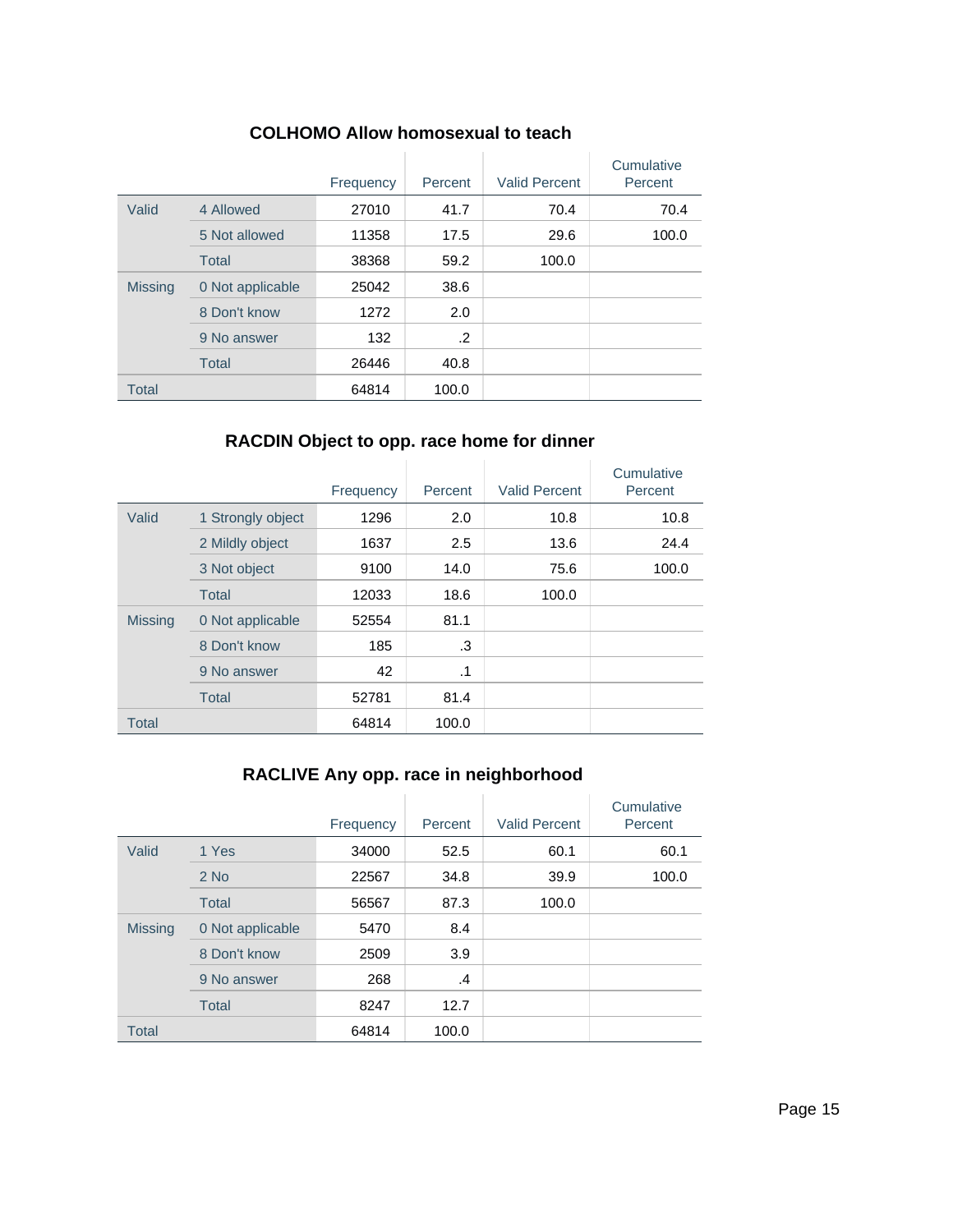|                |                  | Frequency | Percent   | <b>Valid Percent</b> | Cumulative<br>Percent |
|----------------|------------------|-----------|-----------|----------------------|-----------------------|
| Valid          | 1 Yes            | 7013      | 10.8      | 30.8                 | 30.8                  |
|                | $2$ No           | 15761     | 24.3      | 69.2                 | 100.0                 |
|                | <b>Total</b>     | 22774     | 35.1      | 100.0                |                       |
| <b>Missing</b> | 0 Not applicable | 41844     | 64.6      |                      |                       |
|                | 8 Don't know     | 82        | $\cdot$ 1 |                      |                       |
|                | 9 No answer      | 114       | .2        |                      |                       |
|                | <b>Total</b>     | 42040     | 64.9      |                      |                       |
| <b>Total</b>   |                  | 64814     | 100.0     |                      |                       |

### **RACHOME Opp. race home for dinner recently**

### **RACDIF1 Differences due to discrimination**

|                |                  | Frequency | Percent | <b>Valid Percent</b> | Cumulative<br>Percent |
|----------------|------------------|-----------|---------|----------------------|-----------------------|
| Valid          | 1 Yes            | 11703     | 18.1    | 40.3                 | 40.3                  |
|                | $2$ No           | 17309     | 26.7    | 59.7                 | 100.0                 |
|                | <b>Total</b>     | 29012     | 44.8    | 100.0                |                       |
| <b>Missing</b> | 0 Not applicable | 34312     | 52.9    |                      |                       |
|                | 8 Don't know     | 1353      | 2.1     |                      |                       |
|                | 9 No answer      | 137       | $\cdot$ |                      |                       |
|                | <b>Total</b>     | 35802     | 55.2    |                      |                       |
| <b>Total</b>   |                  | 64814     | 100.0   |                      |                       |

#### **RACDIF2 Differences due to inborn disability**

|                |                  | Frequency | Percent | <b>Valid Percent</b> | Cumulative<br>Percent |
|----------------|------------------|-----------|---------|----------------------|-----------------------|
| Valid          | 1 YES            | 3859      | 6.0     | 13.1                 | 13.1                  |
|                | 2 NO             | 25588     | 39.5    | 86.9                 | 100.0                 |
|                | <b>Total</b>     | 29447     | 45.4    | 100.0                |                       |
| <b>Missing</b> | 0 Not applicable | 34312     | 52.9    |                      |                       |
|                | 8 Don't know     | 942       | 1.5     |                      |                       |
|                | 9 No answer      | 113       | $\cdot$ |                      |                       |
|                | <b>Total</b>     | 35367     | 54.6    |                      |                       |
| <b>Total</b>   |                  | 64814     | 100.0   |                      |                       |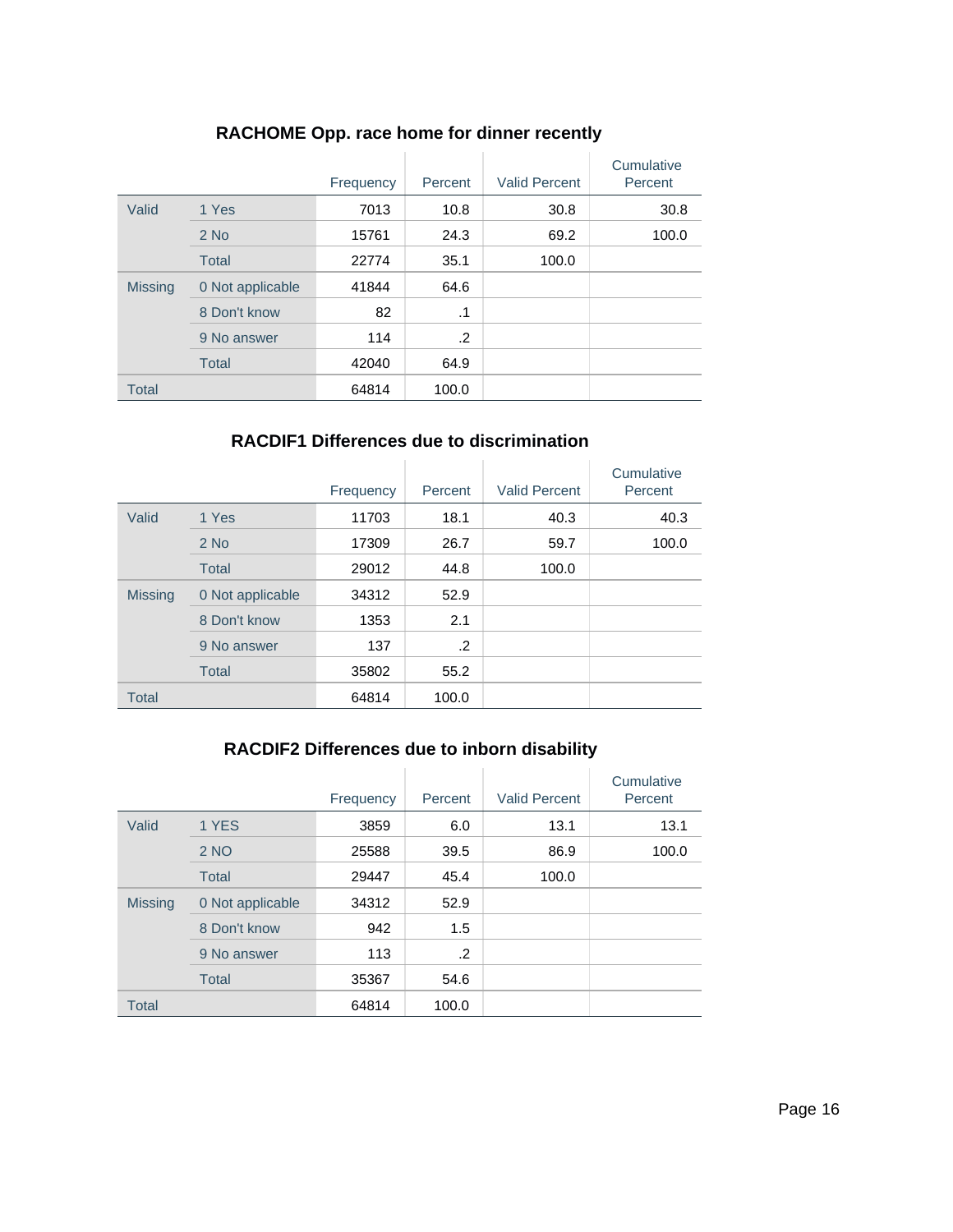|                |                  | Frequency | Percent | <b>Valid Percent</b> | Cumulative<br>Percent |
|----------------|------------------|-----------|---------|----------------------|-----------------------|
| Valid          | 1 Yes            | 14465     | 22.3    | 49.1                 | 49.1                  |
|                | $2$ No           | 14990     | 23.1    | 50.9                 | 100.0                 |
|                | <b>Total</b>     | 29455     | 45.4    | 100.0                |                       |
| <b>Missing</b> | 0 Not applicable | 34312     | 52.9    |                      |                       |
|                | 8 Don't know     | 934       | 1.4     |                      |                       |
|                | 9 No answer      | 113       | .2      |                      |                       |
|                | <b>Total</b>     | 35359     | 54.6    |                      |                       |
| <b>Total</b>   |                  | 64814     | 100.0   |                      |                       |

### **RACDIF3 Differences due to lack of education**

### **RACDIF4 Differences due to lack of will**

|                |                  | Frequency | Percent | <b>Valid Percent</b> | Cumulative<br>Percent |
|----------------|------------------|-----------|---------|----------------------|-----------------------|
| Valid          | 1 Yes            | 14847     | 22.9    | 51.6                 | 51.6                  |
|                | $2$ No           | 13914     | 21.5    | 48.4                 | 100.0                 |
|                | <b>Total</b>     | 28761     | 44.4    | 100.0                |                       |
| <b>Missing</b> | 0 Not applicable | 34312     | 52.9    |                      |                       |
|                | 8 Don't know     | 1567      | 2.4     |                      |                       |
|                | 9 No answer      | 174       | .3      |                      |                       |
|                | <b>Total</b>     | 36053     | 55.6    |                      |                       |
| <b>Total</b>   |                  | 64814     | 100.0   |                      |                       |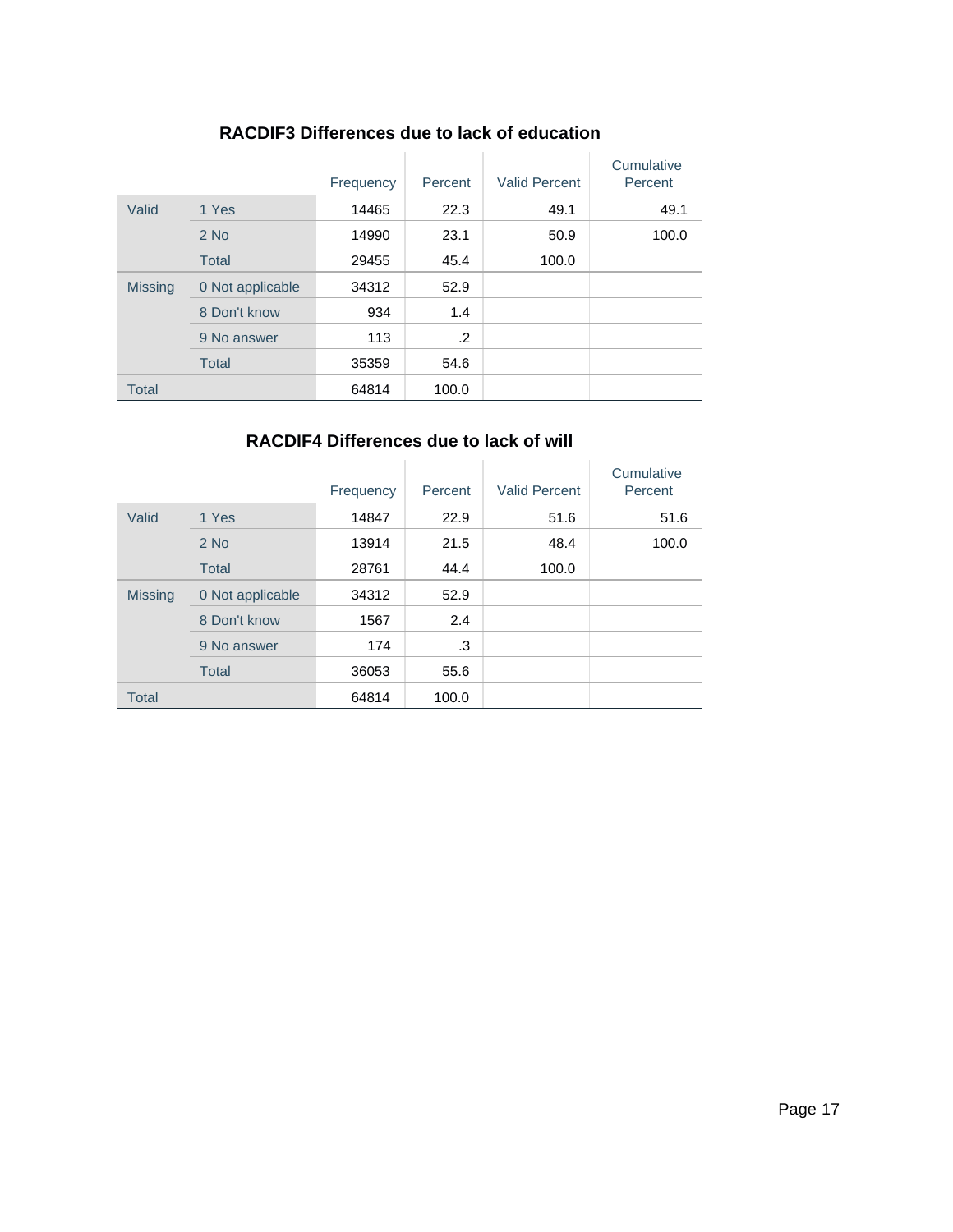|                |                                 | Frequency | Percent       | <b>Valid Percent</b> | Cumulative<br>Percent |
|----------------|---------------------------------|-----------|---------------|----------------------|-----------------------|
| Valid          | 1 Agree strongly                | 8228      | 12.7          | 41.5                 | 41.5                  |
|                | 2 Agree somewhat                | 5623      | 8.7           | 28.4                 | 69.9                  |
|                | 3 Neither agree nor<br>disagree | 2642      | 4.1           | 13.3                 | 83.2                  |
|                | 4 Disagree somewhat             | 1932      | 3.0           | 9.7                  | 93.0                  |
|                | 5 Disagree strongly             | 1395      | 2.2           | 7.0                  | 100.0                 |
|                | <b>Total</b>                    | 19820     | 30.6          | 100.0                |                       |
| <b>Missing</b> | 0 Not applicable                | 44647     | 68.9          |                      |                       |
|                | 8 Don't know                    | 267       | $\mathcal{A}$ |                      |                       |
|                | 9 No answer                     | 80        | $\cdot$ 1     |                      |                       |
|                | Total                           | 44994     | 69.4          |                      |                       |
| <b>Total</b>   |                                 | 64814     | 100.0         |                      |                       |

# **WRKWAYUP Blacks overcome prejudice without favors**

# **DISCAFF Whites hurt by aff. action**

|                |                   | Frequency | Percent    | <b>Valid Percent</b> | Cumulative<br>Percent |
|----------------|-------------------|-----------|------------|----------------------|-----------------------|
| Valid          | 1 Very likely     | 3483      | 5.4        | 18.3                 | 18.3                  |
|                | 2 Somewhat likely | 8526      | 13.2       | 44.9                 | 63.2                  |
|                | 3 Not very likely | 6999      | 10.8       | 36.8                 | 100.0                 |
|                | <b>Total</b>      | 19008     | 29.3       | 100.0                |                       |
| <b>Missing</b> | 0 Not applicable  | 45027     | 69.5       |                      |                       |
|                | 8 Dont know       | 642       | 1.0        |                      |                       |
|                | 9 No answer       | 137       | $\cdot$ .2 |                      |                       |
|                | <b>Total</b>      | 45806     | 70.7       |                      |                       |
| <b>Total</b>   |                   | 64814     | 100.0      |                      |                       |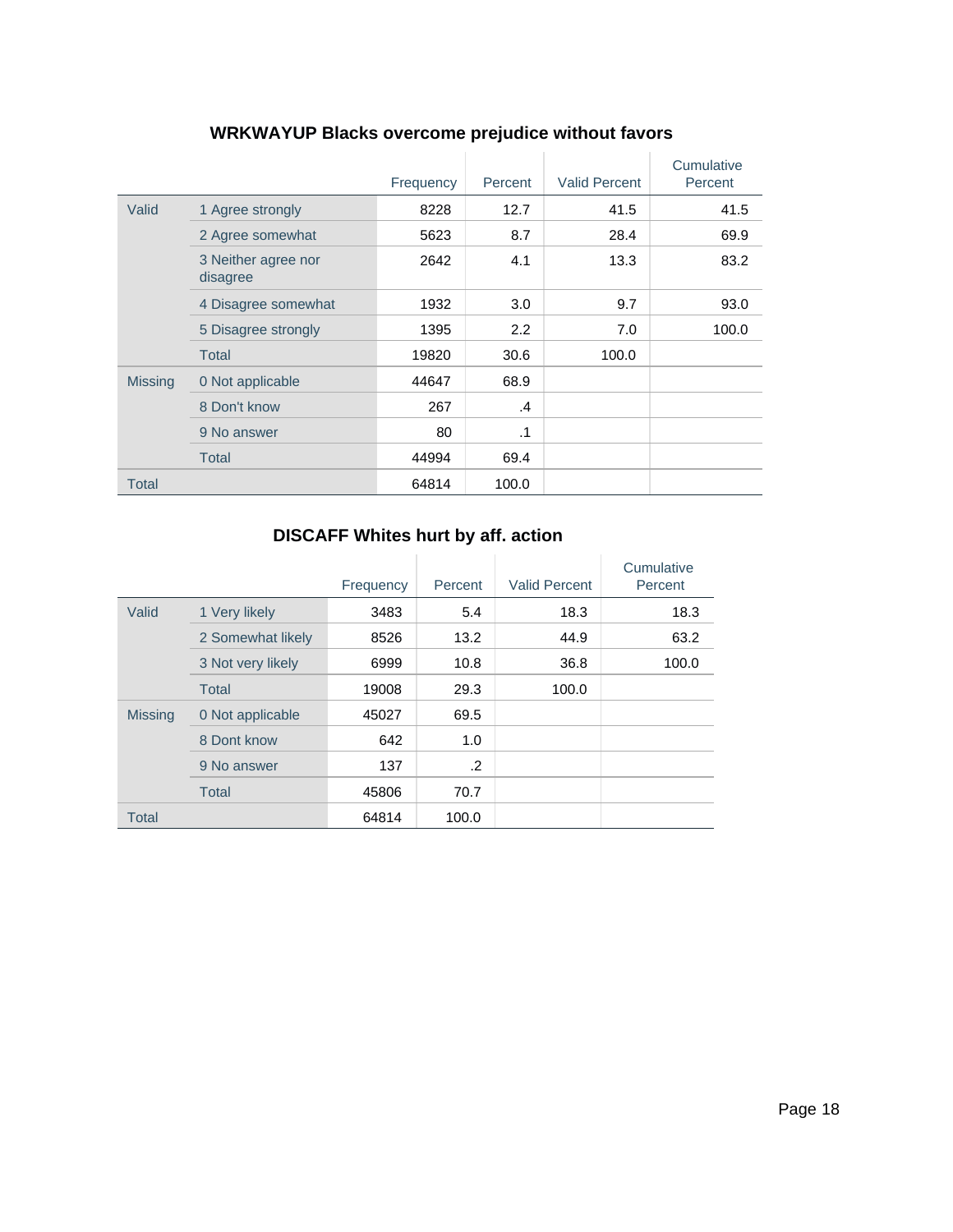|                |                  | Frequency | Percent    | <b>Valid Percent</b> | Cumulative<br>Percent |
|----------------|------------------|-----------|------------|----------------------|-----------------------|
| Valid          | 1 Too little     | 21658     | 33.4       | 61.2                 | 61.2                  |
|                | 2 About right    | 10626     | 16.4       | 30.0                 | 91.2                  |
|                | 3 Too much       | 3132      | 4.8        | 8.8                  | 100.0                 |
|                | <b>Total</b>     | 35416     | 54.6       | 100.0                |                       |
| <b>Missing</b> | 0 Not applicable | 27662     | 42.7       |                      |                       |
|                | 8 Don't know     | 1631      | 2.5        |                      |                       |
|                | 9 No answer      | 105       | $\cdot$ .2 |                      |                       |
|                | <b>Total</b>     | 29398     | 45.4       |                      |                       |
| <b>Total</b>   |                  | 64814     | 100.0      |                      |                       |

# **NATENVIR Improving & protecting environment**

# **NATHEAL Improving & protecting nations health**

|                |                  | Frequency | Percent | <b>Valid Percent</b> | Cumulative<br>Percent |
|----------------|------------------|-----------|---------|----------------------|-----------------------|
| Valid          | 1 Too little     | 23779     | 36.7    | 66.3                 | 66.3                  |
|                | 2 About right    | 9786      | 15.1    | 27.3                 | 93.5                  |
|                | 3 Too much       | 2317      | 3.6     | 6.5                  | 100.0                 |
|                | <b>Total</b>     | 35882     | 55.4    | 100.0                |                       |
| <b>Missing</b> | 0 Not applicable | 27662     | 42.7    |                      |                       |
|                | 8 Don't know     | 1161      | 1.8     |                      |                       |
|                | 9 No answer      | 109       | .2      |                      |                       |
|                | <b>Total</b>     | 28932     | 44.6    |                      |                       |
| <b>Total</b>   |                  | 64814     | 100.0   |                      |                       |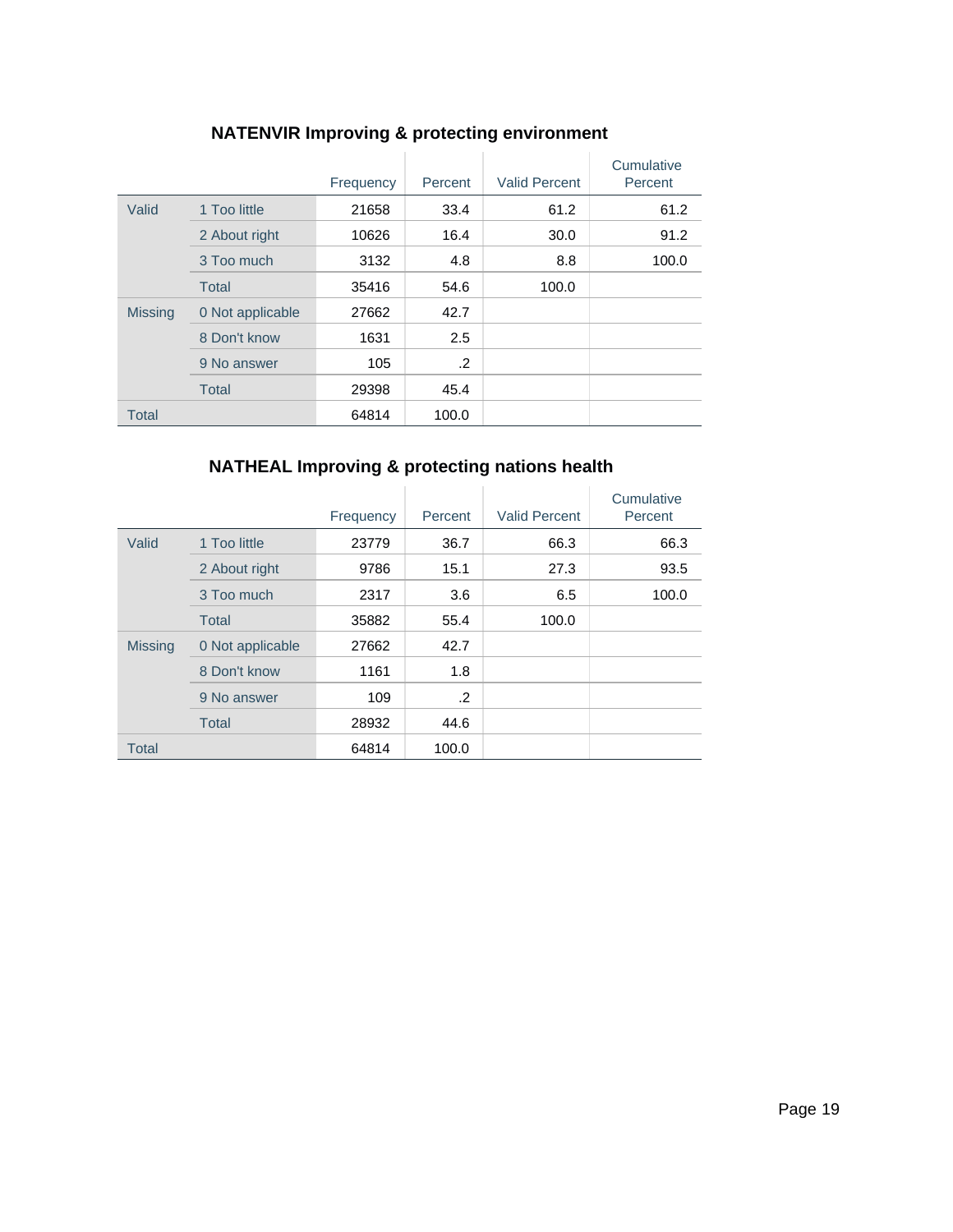|                |                  | Frequency | Percent | <b>Valid Percent</b> | Cumulative<br>Percent |
|----------------|------------------|-----------|---------|----------------------|-----------------------|
| Valid          | 1 Too little     | 16642     | 25.7    | 51.0                 | 51.0                  |
|                | 2 About right    | 10761     | 16.6    | 33.0                 | 84.0                  |
|                | 3 Too much       | 5216      | 8.0     | 16.0                 | 100.0                 |
|                | <b>Total</b>     | 32619     | 50.3    | 100.0                |                       |
| <b>Missing</b> | 0 Not applicable | 27662     | 42.7    |                      |                       |
|                | 8 Don't know     | 4388      | 6.8     |                      |                       |
|                | 9 No answer      | 145       | .2      |                      |                       |
|                | <b>Total</b>     | 32195     | 49.7    |                      |                       |
| <b>Total</b>   |                  | 64814     | 100.0   |                      |                       |

# **NATCITY Solving problems of big cities**

# **NATCRIME Halting rising crime rate**

|                |                  | Frequency | Percent | <b>Valid Percent</b> | Cumulative<br>Percent |
|----------------|------------------|-----------|---------|----------------------|-----------------------|
| Valid          | 1 Too little     | 23971     | 37.0    | 67.5                 | 67.5                  |
|                | 2 About right    | 9384      | 14.5    | 26.4                 | 93.9                  |
|                | 3 Too much       | 2180      | 3.4     | 6.1                  | 100.0                 |
|                | <b>Total</b>     | 35535     | 54.8    | 100.0                |                       |
| <b>Missing</b> | 0 Not applicable | 27662     | 42.7    |                      |                       |
|                | 8 Don't know     | 1466      | 2.3     |                      |                       |
|                | 9 No answer      | 151       | .2      |                      |                       |
|                | <b>Total</b>     | 29279     | 45.2    |                      |                       |
| <b>Total</b>   |                  | 64814     | 100.0   |                      |                       |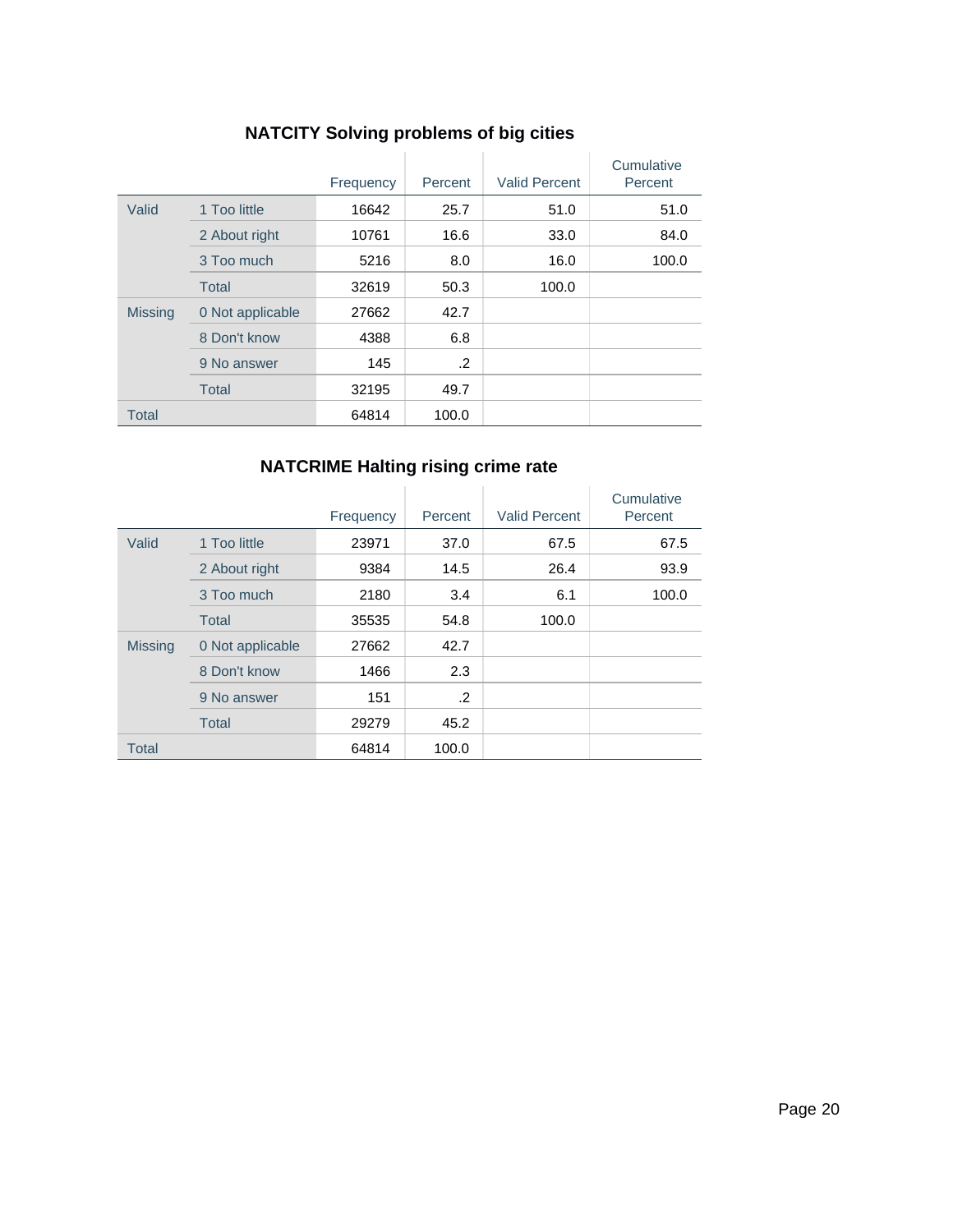|  |  |  | <b>NATDRUG Dealing with drug addiction</b> |
|--|--|--|--------------------------------------------|
|--|--|--|--------------------------------------------|

|                |                  | Frequency | Percent | <b>Valid Percent</b> | Cumulative<br>Percent |
|----------------|------------------|-----------|---------|----------------------|-----------------------|
| Valid          | 1 Too little     | 22005     | 34.0    | 62.6                 | 62.6                  |
|                | 2 About right    | 10179     | 15.7    | 28.9                 | 91.5                  |
|                | 3 Too much       | 2994      | 4.6     | 8.5                  | 100.0                 |
|                | <b>Total</b>     | 35178     | 54.3    | 100.0                |                       |
| <b>Missing</b> | 0 Not applicable | 27662     | 42.7    |                      |                       |
|                | 8 Don't know     | 1819      | 2.8     |                      |                       |
|                | 9 No answer      | 155       | .2      |                      |                       |
|                | <b>Total</b>     | 29636     | 45.7    |                      |                       |
| <b>Total</b>   |                  | 64814     | 100.0   |                      |                       |

# **NATEDUC Improving nations education system**

|                |                  | Frequency | Percent | <b>Valid Percent</b> | Cumulative<br>Percent |
|----------------|------------------|-----------|---------|----------------------|-----------------------|
| Valid          | 1 Too little     | 23423     | 36.1    | 64.9                 | 64.9                  |
|                | 2 About right    | 10183     | 15.7    | 28.2                 | 93.1                  |
|                | 3 Too much       | 2491      | 3.8     | 6.9                  | 100.0                 |
|                | <b>Total</b>     | 36097     | 55.7    | 100.0                |                       |
| <b>Missing</b> | 0 Not applicable | 27662     | 42.7    |                      |                       |
|                | 8 Don't know     | 946       | 1.5     |                      |                       |
|                | 9 No answer      | 109       | .2      |                      |                       |
|                | <b>Total</b>     | 28717     | 44.3    |                      |                       |
| <b>Total</b>   |                  | 64814     | 100.0   |                      |                       |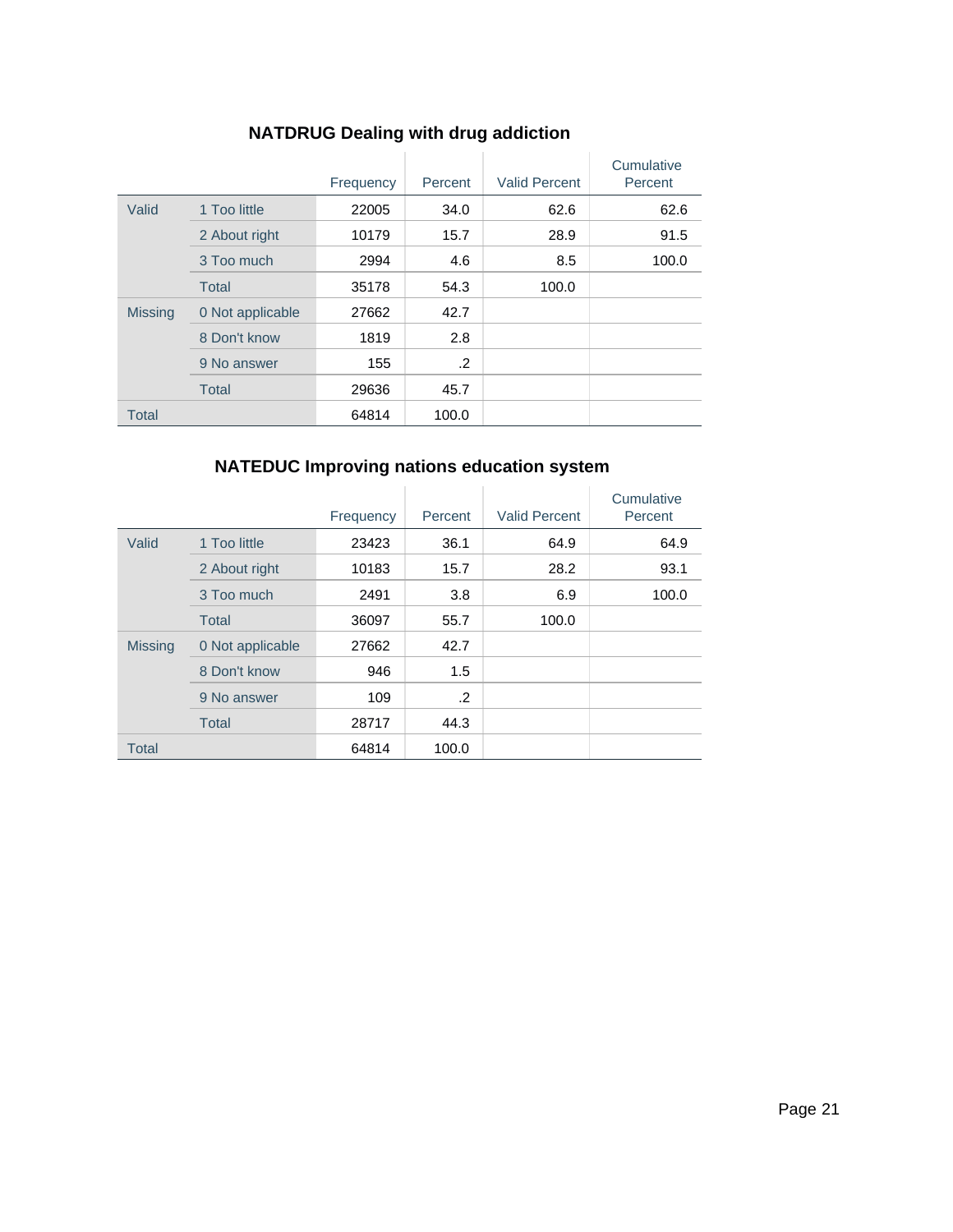|                |                  | Frequency | Percent | <b>Valid Percent</b> | Cumulative<br>Percent |
|----------------|------------------|-----------|---------|----------------------|-----------------------|
| Valid          | 1 Too little     | 12141     | 18.7    | 35.9                 | 35.9                  |
|                | 2 About right    | 15164     | 23.4    | 44.8                 | 80.8                  |
|                | 3 Too much       | 6506      | 10.0    | 19.2                 | 100.0                 |
|                | <b>Total</b>     | 33811     | 52.2    | 100.0                |                       |
| <b>Missing</b> | 0 Not applicable | 27662     | 42.7    |                      |                       |
|                | 8 Don't know     | 3113      | 4.8     |                      |                       |
|                | 9 No answer      | 228       | .4      |                      |                       |
|                | <b>Total</b>     | 31003     | 47.8    |                      |                       |
| <b>Total</b>   |                  | 64814     | 100.0   |                      |                       |

# **NATRACE Improving the conditions of blacks**

### **NATARMS Military, armaments, and defense**

|                |                  | Frequency | Percent | <b>Valid Percent</b> | Cumulative<br>Percent |
|----------------|------------------|-----------|---------|----------------------|-----------------------|
| Valid          | 1 Too little     | 8781      | 13.5    | 24.9                 | 24.9                  |
|                | 2 About right    | 15030     | 23.2    | 42.7                 | 67.7                  |
|                | 3 Too much       | 11385     | 17.6    | 32.3                 | 100.0                 |
|                | <b>Total</b>     | 35196     | 54.3    | 100.0                |                       |
| <b>Missing</b> | 0 Not applicable | 27662     | 42.7    |                      |                       |
|                | 8 Don't know     | 1829      | 2.8     |                      |                       |
|                | 9 No answer      | 127       | .2      |                      |                       |
|                | <b>Total</b>     | 29618     | 45.7    |                      |                       |
| <b>Total</b>   |                  | 64814     | 100.0   |                      |                       |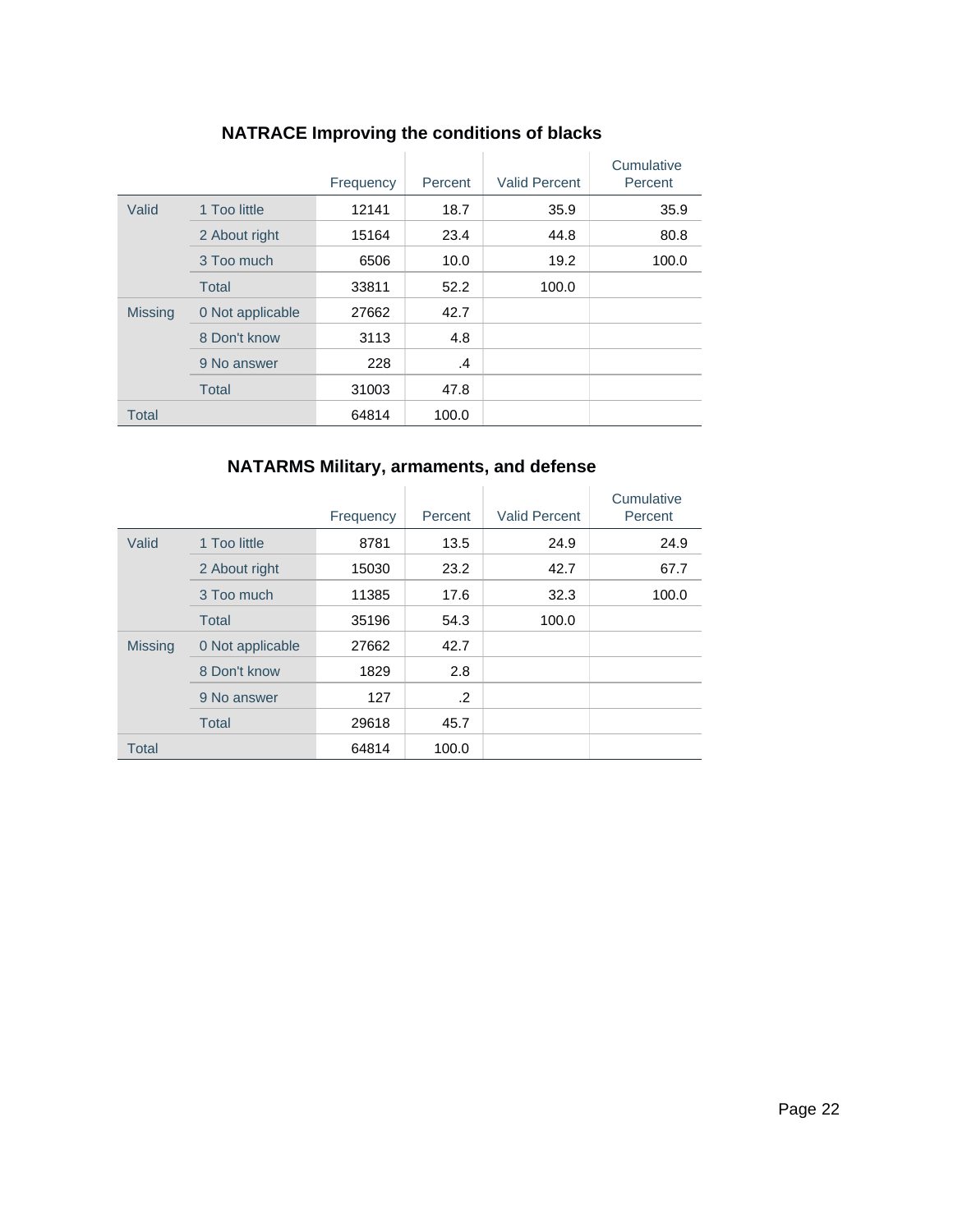# **NATAID Foreign aid**

|                |                  | Frequency | Percent    | <b>Valid Percent</b> | Cumulative<br>Percent |
|----------------|------------------|-----------|------------|----------------------|-----------------------|
| Valid          | 1 Too little     | 2355      | 3.6        | 6.7                  | 6.7                   |
|                | 2 About right    | 8477      | 13.1       | 24.1                 | 30.8                  |
|                | 3 Too much       | 24317     | 37.5       | 69.2                 | 100.0                 |
|                | <b>Total</b>     | 35149     | 54.2       | 100.0                |                       |
| <b>Missing</b> | 0 Not applicable | 27662     | 42.7       |                      |                       |
|                | 8 Don't know     | 1891      | 2.9        |                      |                       |
|                | 9 No answer      | 112       | $\cdot$ .2 |                      |                       |
|                | <b>Total</b>     | 29665     | 45.8       |                      |                       |
| <b>Total</b>   |                  | 64814     | 100.0      |                      |                       |

#### **NATFARE Welfare**

|                |                  | Frequency | Percent    | <b>Valid Percent</b> | Cumulative<br>Percent |
|----------------|------------------|-----------|------------|----------------------|-----------------------|
| Valid          | 1 Too little     | 7376      | 11.4       | 20.8                 | 20.8                  |
|                | 2 About right    | 11144     | 17.2       | 31.4                 | 52.2                  |
|                | 3 Too much       | 16980     | 26.2       | 47.8                 | 100.0                 |
|                | <b>Total</b>     | 35500     | 54.8       | 100.0                |                       |
| <b>Missing</b> | 0 Not applicable | 27662     | 42.7       |                      |                       |
|                | 8 Don't know     | 1525      | 2.4        |                      |                       |
|                | 9 No answer      | 127       | $\cdot$ .2 |                      |                       |
|                | <b>Total</b>     | 29314     | 45.2       |                      |                       |
| <b>Total</b>   |                  | 64814     | 100.0      |                      |                       |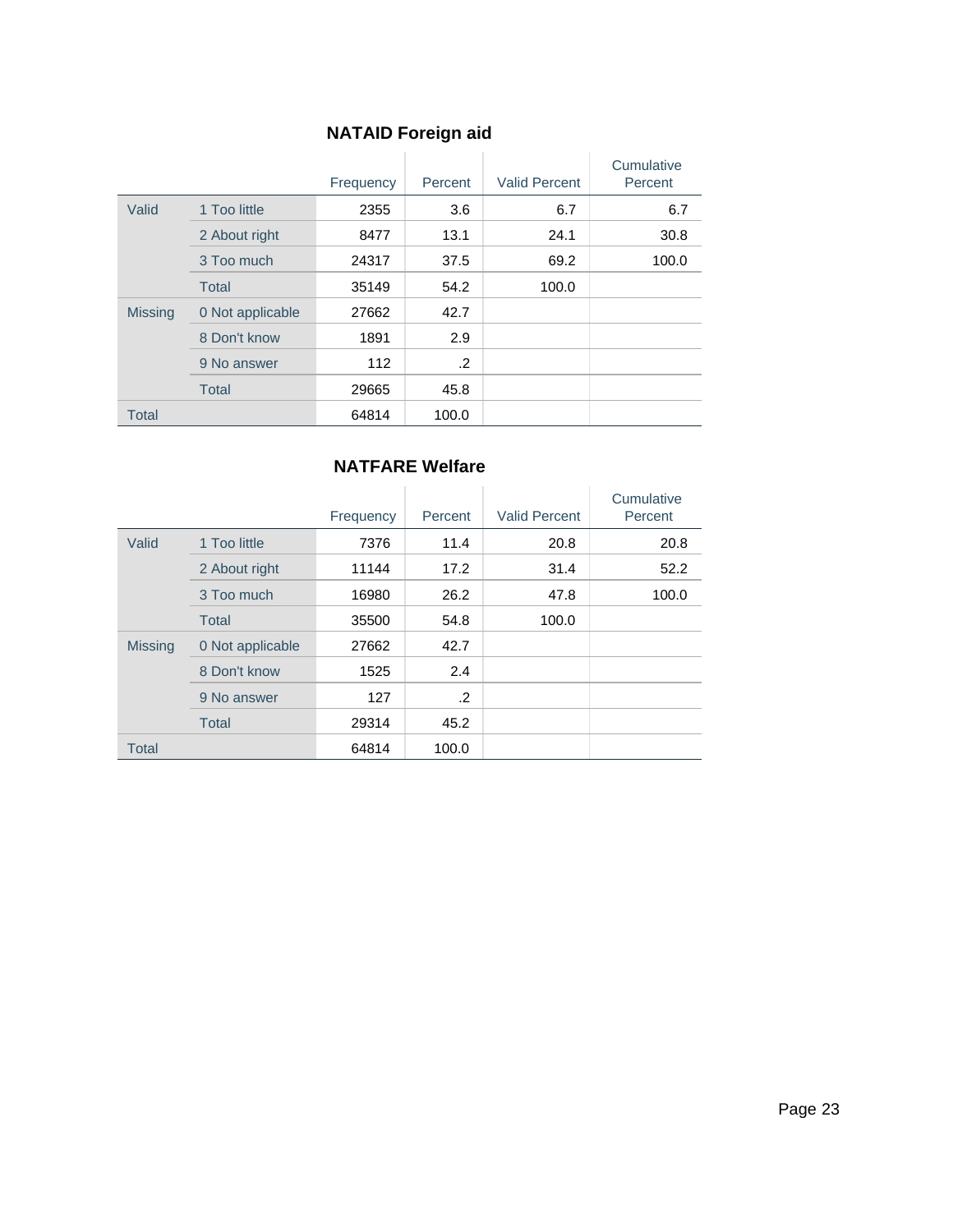# **NATROAD Highways and bridges**

|                |                  | Frequency | Percent | <b>Valid Percent</b> | Cumulative<br>Percent |
|----------------|------------------|-----------|---------|----------------------|-----------------------|
| Valid          | 1 Too little     | 18568     | 28.6    | 41.2                 | 41.2                  |
|                | 2 About right    | 21903     | 33.8    | 48.6                 | 89.7                  |
|                | 3 Too much       | 4635      | 7.2     | 10.3                 | 100.0                 |
|                | <b>Total</b>     | 45106     | 69.6    | 100.0                |                       |
| <b>Missing</b> | 0 Not applicable | 17581     | 27.1    |                      |                       |
|                | 8 Don't know     | 1823      | 2.8     |                      |                       |
|                | 9 No answer      | 304       | .5      |                      |                       |
|                | <b>Total</b>     | 19708     | 30.4    |                      |                       |
| <b>Total</b>   |                  | 64814     | 100.0   |                      |                       |

### **NATSOC Social security**

|                |                  | Frequency | Percent | <b>Valid Percent</b> | Cumulative<br>Percent |
|----------------|------------------|-----------|---------|----------------------|-----------------------|
| Valid          | 1 Too little     | 25867     | 39.9    | 57.8                 | 57.8                  |
|                | 2 About right    | 16158     | 24.9    | 36.1                 | 93.9                  |
|                | 3 Too much       | 2732      | 4.2     | 6.1                  | 100.0                 |
|                | Total            | 44757     | 69.1    | 100.0                |                       |
| <b>Missing</b> | 0 Not applicable | 17581     | 27.1    |                      |                       |
|                | 8 Don't know     | 2170      | 3.3     |                      |                       |
|                | 9 No answer      | 306       | .5      |                      |                       |
|                | <b>Total</b>     | 20057     | 30.9    |                      |                       |
| <b>Total</b>   |                  | 64814     | 100.0   |                      |                       |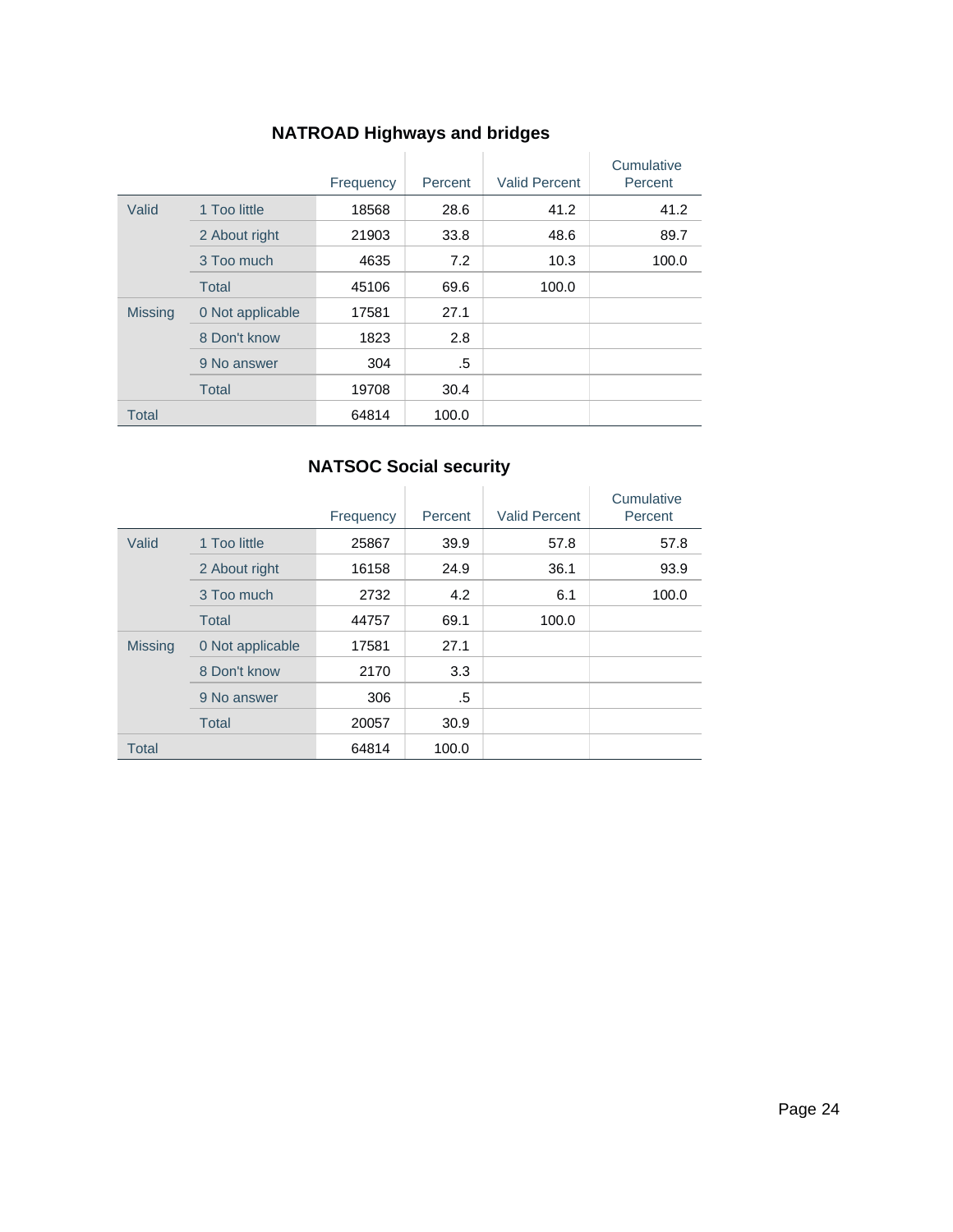### **NATMASS Mass transportation**

|                |                  | Frequency | Percent | <b>Valid Percent</b> | Cumulative<br>Percent |
|----------------|------------------|-----------|---------|----------------------|-----------------------|
| Valid          | 1 Too little     | 16482     | 25.4    | 38.4                 | 38.4                  |
|                | 2 About right    | 22030     | 34.0    | 51.3                 | 89.8                  |
|                | 3 Too much       | 4390      | 6.8     | 10.2                 | 100.0                 |
|                | <b>Total</b>     | 42902     | 66.2    | 100.0                |                       |
| <b>Missing</b> | 0 Not applicable | 17581     | 27.1    |                      |                       |
|                | 8 Don't know     | 4034      | 6.2     |                      |                       |
|                | 9 No answer      | 297       | .5      |                      |                       |
|                | <b>Total</b>     | 21912     | 33.8    |                      |                       |
| <b>Total</b>   |                  | 64814     | 100.0   |                      |                       |

### **NATCRIMY Law enforcement -- version y**

|                |                  | Frequency | Percent | <b>Valid Percent</b> | Cumulative<br>Percent |
|----------------|------------------|-----------|---------|----------------------|-----------------------|
| Valid          | 1 Too little     | 12696     | 19.6    | 54.9                 | 54.9                  |
|                | 2 About right    | 8396      | 13.0    | 36.3                 | 91.2                  |
|                | 3 Too much       | 2046      | 3.2     | 8.8                  | 100.0                 |
|                | <b>Total</b>     | 23138     | 35.7    | 100.0                |                       |
| <b>Missing</b> | 0 Not applicable | 40768     | 62.9    |                      |                       |
|                | 8 Don't know     | 683       | 1.1     |                      |                       |
|                | 9 No answer      | 225       | .3      |                      |                       |
|                | <b>Total</b>     | 41676     | 64.3    |                      |                       |
| <b>Total</b>   |                  | 64814     | 100.0   |                      |                       |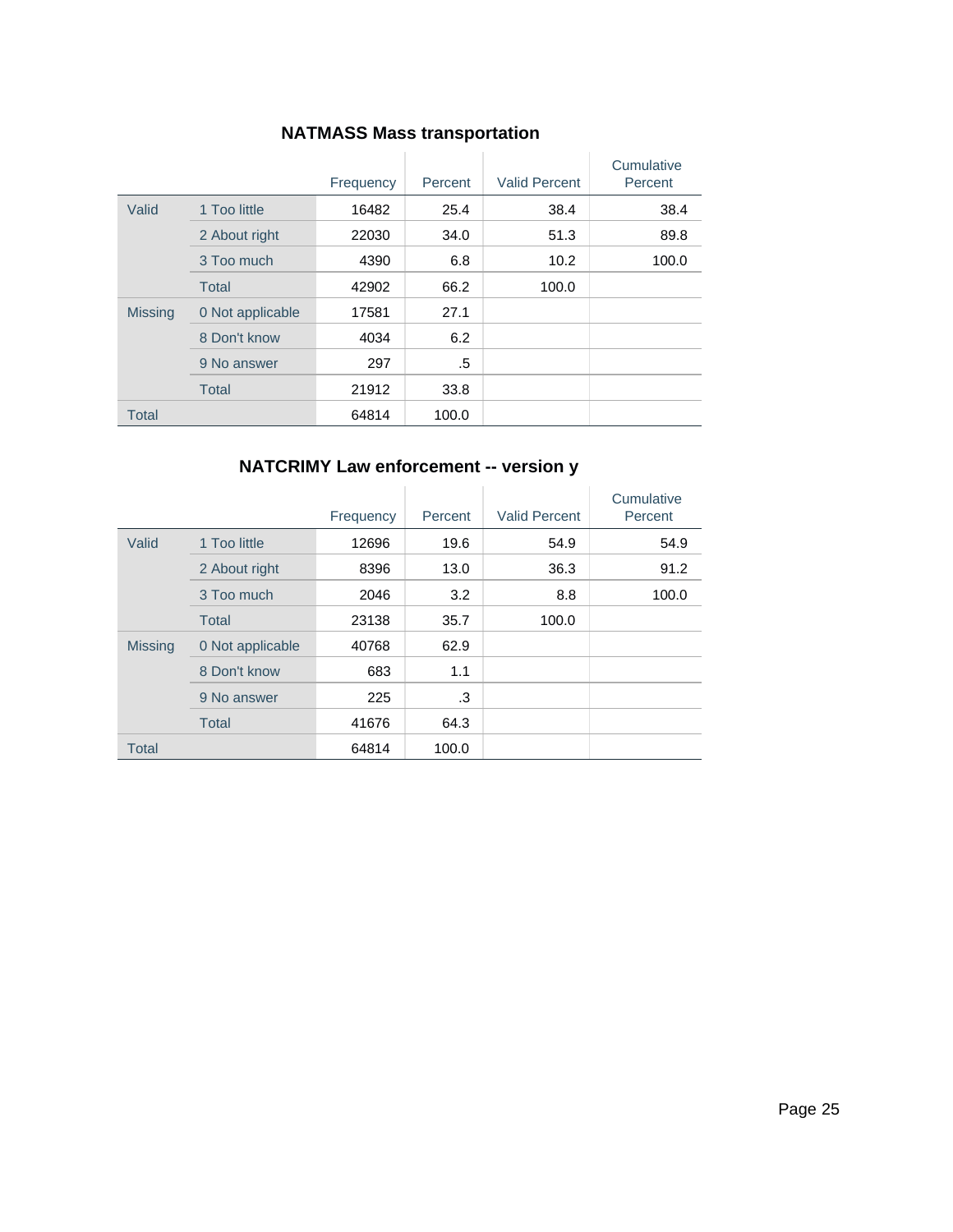### **PRESVOTEm1 Presidential Vote previous election**

|                |               | Frequency | Percent | <b>Valid Percent</b> | Cumulative<br>Percent |
|----------------|---------------|-----------|---------|----------------------|-----------------------|
| Valid          | 1 Democrat    | 7224      | 11.1    | 52.6                 | 52.6                  |
|                | 2 Republican  | 6520      | 10.1    | 47.4                 | 100.0                 |
|                | <b>Total</b>  | 13744     | 21.2    | 100.0                |                       |
| <b>Missing</b> | 7 Other       | 792       | 1.2     |                      |                       |
|                | 8 Don't Know  | 212       | .3      |                      |                       |
|                | 9 No Answer   | 315       | .5      |                      |                       |
|                | <b>System</b> | 49751     | 76.8    |                      |                       |
|                | <b>Total</b>  | 51070     | 78.8    |                      |                       |
| <b>Total</b>   |               | 64814     | 100.0   |                      |                       |

### **PRESVOTE Presidential Vote**

|                |               | Frequency | Percent | <b>Valid Percent</b> | Cumulative<br>Percent |
|----------------|---------------|-----------|---------|----------------------|-----------------------|
| Valid          | 1 Democrat    | 20667     | 31.9    | 51.7                 | 51.7                  |
|                | 2 Republican  | 19342     | 29.8    | 48.3                 | 100.0                 |
|                | <b>Total</b>  | 40009     | 61.7    | 100.0                |                       |
| <b>Missing</b> | 7 Other       | 2715      | 4.2     |                      |                       |
|                | 8 Don't Know  | 590       | .9      |                      |                       |
|                | 9 No Answer   | 813       | 1.3     |                      |                       |
|                | <b>System</b> | 20687     | 31.9    |                      |                       |
|                | <b>Total</b>  | 24805     | 38.3    |                      |                       |
| <b>Total</b>   |               | 64814     | 100.0   |                      |                       |

# **VOTEDm1 Voted for President previous election**

|                |               | Frequency | Percent | <b>Valid Percent</b> | Cumulative<br>Percent |
|----------------|---------------|-----------|---------|----------------------|-----------------------|
| Valid          | 1 Voted       | 16803     | 25.9    | 72.0                 | 72.0                  |
|                | 2 Didn't Vote | 6537      | 10.1    | 28.0                 | 100.0                 |
|                | Total         | 23340     | 36.0    | 100.0                |                       |
| <b>Missing</b> | 9 DK/NA/Other | 41474     | 64.0    |                      |                       |
| Total          |               | 64814     | 100.0   |                      |                       |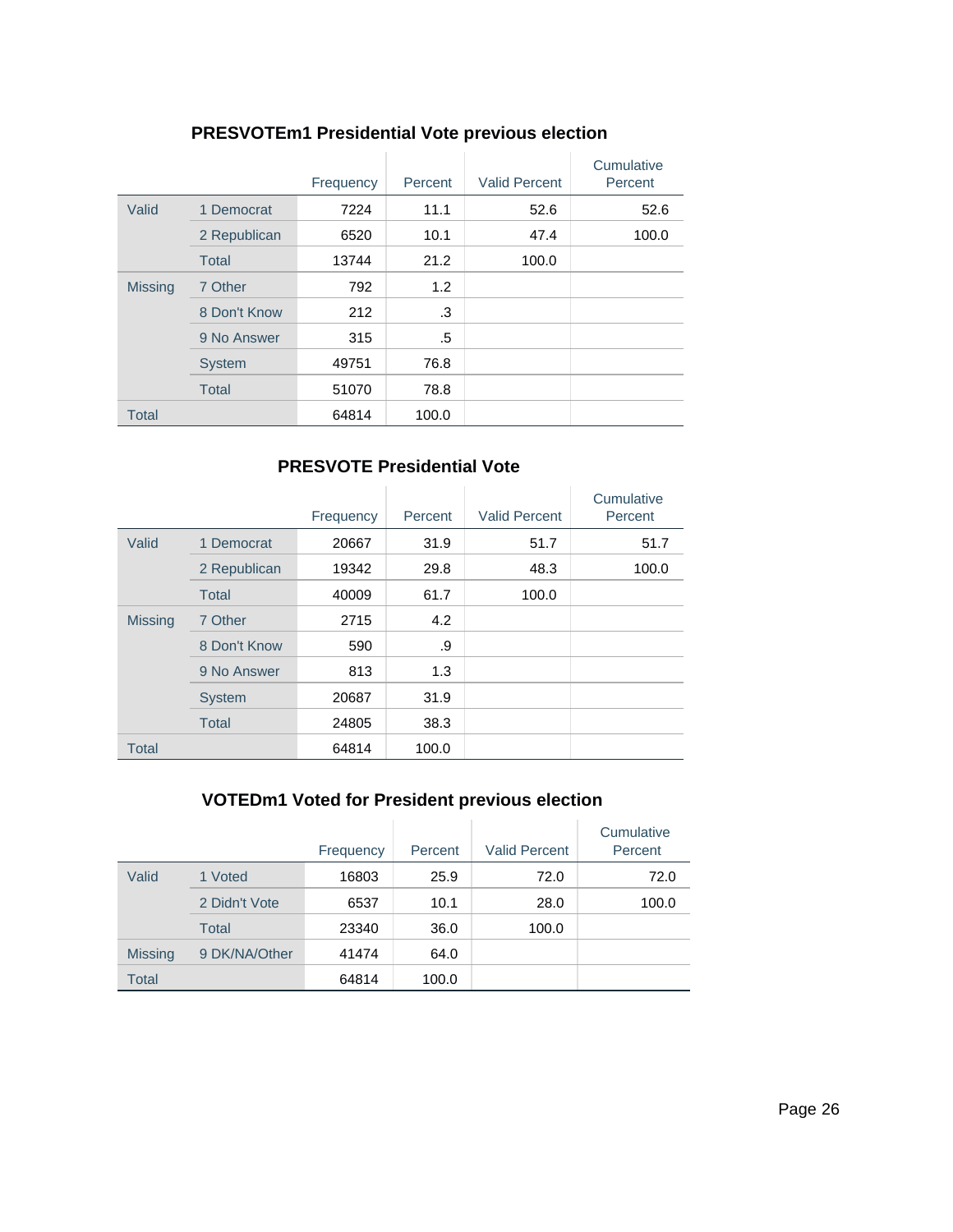### **VOTED Voted for President**

|                |               | Frequency | Percent | <b>Valid Percent</b> | Cumulative<br>Percent |
|----------------|---------------|-----------|---------|----------------------|-----------------------|
| Valid          | 1 Voted       | 42134     | 65.0    | 70.1                 | 70.1                  |
|                | 2 Didn't Vote | 18014     | 27.8    | 29.9                 | 100.0                 |
|                | Total         | 60148     | 92.8    | 100.0                |                       |
| <b>Missing</b> | 9 DK/NA/Other | 4666      | 7.2     |                      |                       |
| Total          |               | 64814     | 100.0   |                      |                       |

### **Frequencies**

#### **Frequency Table**

#### **SEX Respondents sex**

|       |          | Frequency | Percent | <b>Valid Percent</b> | Cumulative<br>Percent |
|-------|----------|-----------|---------|----------------------|-----------------------|
| Valid | 1 Male   | 28614     | 44.1    | 44.1                 | 44.1                  |
|       | 2 Female | 36200     | 55.9    | 55.9                 | 100.0                 |
|       | Total    | 64814     | 100.0   | 100.0                |                       |

#### **RACE Race of respondent**

|       |         | Frequency | Percent | <b>Valid Percent</b> | Cumulative<br>Percent |
|-------|---------|-----------|---------|----------------------|-----------------------|
| Valid | 1 White | 52033     | 80.3    | 80.3                 | 80.3                  |
|       | 2 Black | 9187      | 14.2    | 14.2                 | 94.5                  |
|       | 3 Other | 3594      | 5.5     | 5.5                  | 100.0                 |
|       | Total   | 64814     | 100.0   | 100.0                |                       |

#### **Generation Generation**

|                |                       | Frequency | Percent | <b>Valid Percent</b> | Cumulative<br>Percent |
|----------------|-----------------------|-----------|---------|----------------------|-----------------------|
| Valid          | 1 Greatest Generation | 11008     | 17.0    | 17.0                 | 17.0                  |
|                | 2 Silent Generation   | 14574     | 22.5    | 22.6                 | 39.6                  |
|                | 3 Baby Boomers        | 23889     | 36.9    | 37.0                 | 76.6                  |
|                | 4 Generation X        | 11091     | 17.1    | 17.2                 | 93.8                  |
|                | 5 Millennials         | 4024      | 6.2     | 6.2                  | 100.0                 |
|                | Total                 | 64586     | 99.6    | 100.0                |                       |
| <b>Missing</b> | 9 Missing             | 228       | $\cdot$ |                      |                       |
| <b>Total</b>   |                       | 64814     | 100.0   |                      |                       |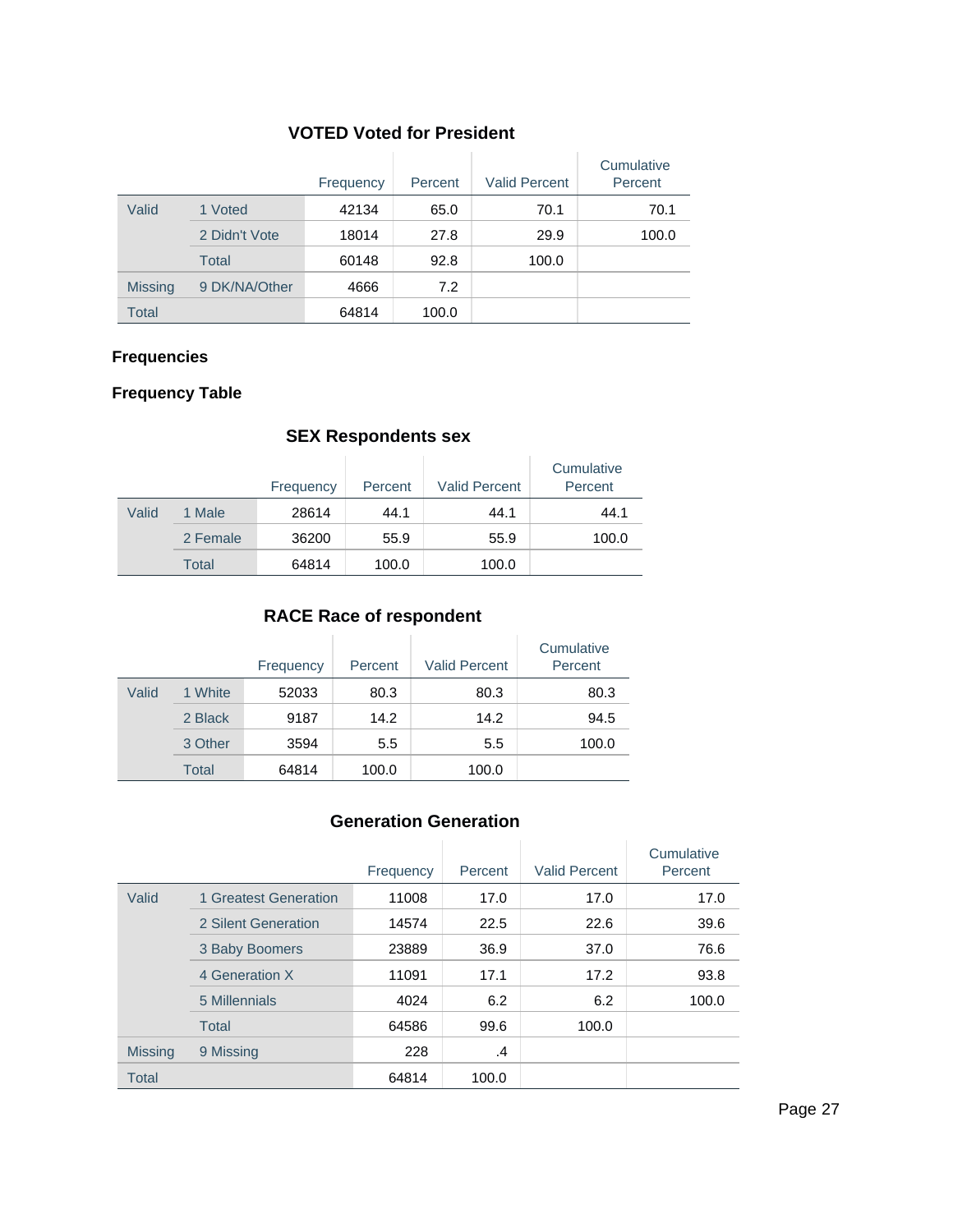# **AgeCat Age (categorical)**

|                |               | Frequency | Percent | <b>Valid Percent</b> | Cumulative<br>Percent |
|----------------|---------------|-----------|---------|----------------------|-----------------------|
| Valid          | 1 18-30       | 14848     | 22.9    | 23.0                 | 23.0                  |
|                | $231 - 45$    | 19474     | 30.0    | 30.2                 | 53.1                  |
|                | 346-60        | 15336     | 23.7    | 23.7                 | 76.9                  |
|                | 4 61 and Over | 14928     | 23.0    | 23.1                 | 100.0                 |
|                | <b>Total</b>  | 64586     | 99.6    | 100.0                |                       |
| <b>Missing</b> | 9 Missing     | 228       | .4      |                      |                       |
| <b>Total</b>   |               | 64814     | 100.0   |                      |                       |

# **DEGREE Rs highest degree**

|                |                  | Frequency | Percent | <b>Valid Percent</b> | Cumulative<br>Percent |
|----------------|------------------|-----------|---------|----------------------|-----------------------|
| Valid          | 0 Lt high school | 13587     | 21.0    | 21.0                 | 21.0                  |
|                | 1 High school    | 33195     | 51.2    | 51.4                 | 72.4                  |
|                | 2 Junior college | 3668      | 5.7     | 5.7                  | 78.0                  |
|                | 3 Bachelor       | 9475      | 14.6    | 14.7                 | 92.7                  |
|                | 4 Graduate       | 4716      | 7.3     | 7.3                  | 100.0                 |
|                | <b>Total</b>     | 64641     | 99.7    | 100.0                |                       |
| <b>Missing</b> | 8 Don't know     | 30        | .0      |                      |                       |
|                | 9 No answer      | 143       | .2      |                      |                       |
|                | <b>Total</b>     | 173       | .3      |                      |                       |
| Total          |                  | 64814     | 100.0   |                      |                       |

### **MARITAL Marital status**

|                |                 | Frequency | Percent | <b>Valid Percent</b> | Cumulative<br>Percent |
|----------------|-----------------|-----------|---------|----------------------|-----------------------|
| Valid          | 1 Married       | 34129     | 52.7    | 52.7                 | 52.7                  |
|                | 2 Widowed       | 6200      | 9.6     | 9.6                  | 62.2                  |
|                | 3 Divorced      | 8379      | 12.9    | 12.9                 | 75.2                  |
|                | 4 Separated     | 2242      | 3.5     | 3.5                  | 78.6                  |
|                | 5 Never married | 13837     | 21.3    | 21.4                 | 100.0                 |
|                | <b>Total</b>    | 64787     | 100.0   | 100.0                |                       |
| <b>Missing</b> | 9 No answer     | 27        | .0      |                      |                       |
| Total          |                 | 64814     | 100.0   |                      |                       |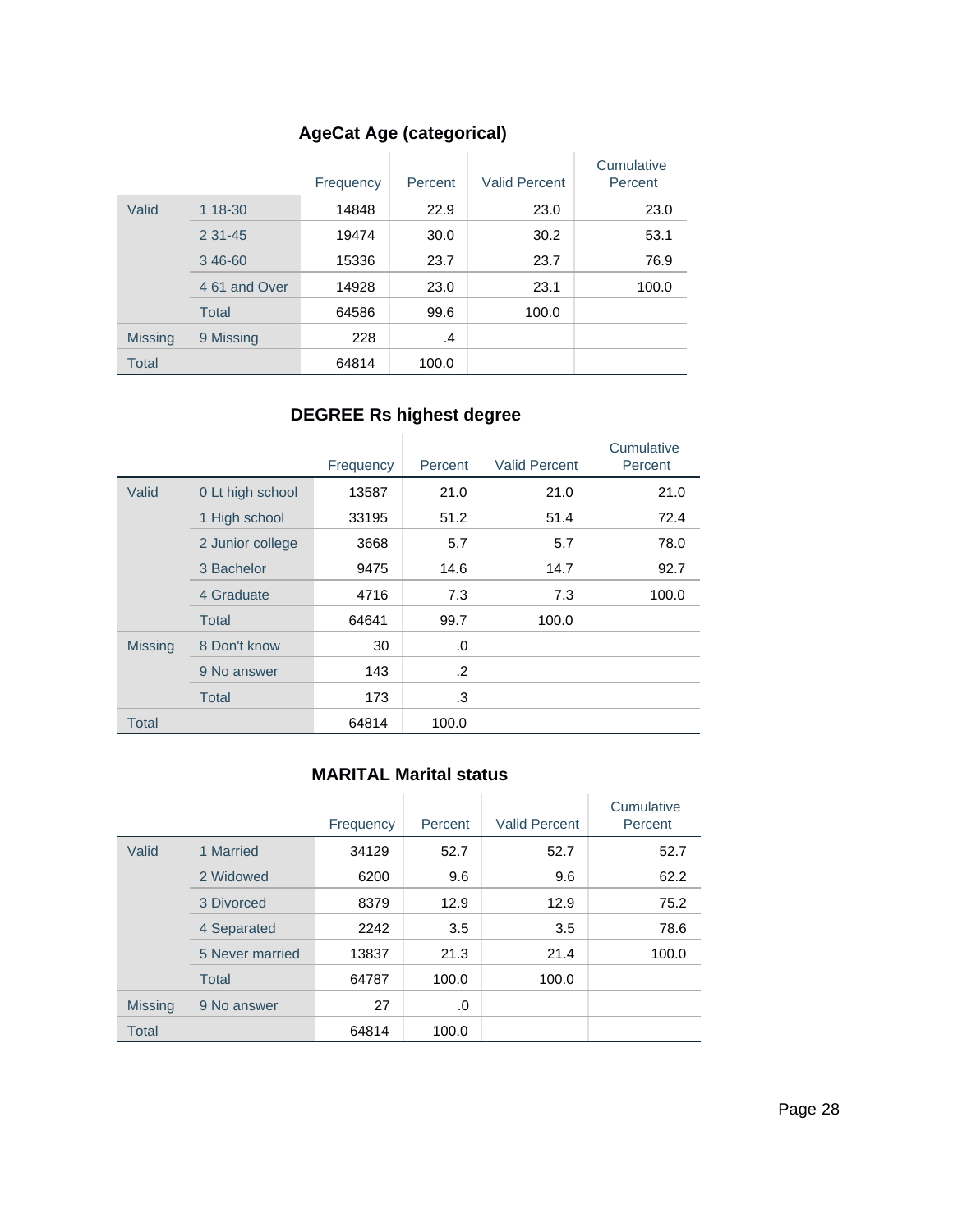### **DIVORCE Ever been divorced or separated**

|                |                  | Frequency | Percent | <b>Valid Percent</b> | Cumulative<br>Percent |
|----------------|------------------|-----------|---------|----------------------|-----------------------|
| Valid          | 1 Yes            | 8286      | 12.8    | 20.7                 | 20.7                  |
|                | $2$ No           | 31806     | 49.1    | 79.3                 | 100.0                 |
|                | <b>Total</b>     | 40092     | 61.9    | 100.0                |                       |
| <b>Missing</b> | 0 Not applicable | 24457     | 37.7    |                      |                       |
|                | 8 Don't know     | 3         | .0      |                      |                       |
|                | 9 No answer      | 262       | .4      |                      |                       |
|                | <b>Total</b>     | 24722     | 38.1    |                      |                       |
| <b>Total</b>   |                  | 64814     | 100.0   |                      |                       |

# **RELIG Rs religious preference**

|                |                            | Frequency | Percent        | <b>Valid Percent</b> | Cumulative<br>Percent |
|----------------|----------------------------|-----------|----------------|----------------------|-----------------------|
| Valid          | 1 Protestant               | 37117     | 57.3           | 57.5                 | 57.5                  |
|                | 2 Catholic                 | 15674     | 24.2           | 24.3                 | 81.8                  |
|                | 3 Jewish                   | 1285      | 2.0            | 2.0                  | 83.8                  |
|                | 4 None                     | 7797      | 12.0           | 12.1                 | 95.9                  |
|                | 5 Other                    | 1086      | 1.7            | 1.7                  | 97.6                  |
|                | 6 Buddhism                 | 198       | .3             | .3                   | 97.9                  |
|                | 7 Hinduism                 | 100       | $\cdot$        | $\cdot$              | 98.0                  |
|                | 8 Other eastern            | 39        | $\cdot$ 1      | $\cdot$ 1            | 98.1                  |
|                | 9 Moslem/islam             | 153       | $\overline{2}$ | $\cdot$              | 98.3                  |
|                | 10 Orthodox-christian      | 118       | $\cdot$        | $\cdot$              | 98.5                  |
|                | 11 Christian               | 791       | 1.2            | 1.2                  | 99.7                  |
|                | 12 Native american         | 31        | $\Omega$       | .0                   | 99.8                  |
|                | 13 Inter-nondenominational | 136       | $\cdot$ .2     | $\cdot$              | 100.0                 |
|                | <b>Total</b>               | 64525     | 99.6           | 100.0                |                       |
| <b>Missing</b> | 98 Don't know              | 31        | .0             |                      |                       |
|                | 99 No answer               | 258       | $\mathcal{A}$  |                      |                       |
|                | <b>Total</b>               | 289       | $\mathcal{A}$  |                      |                       |
| <b>Total</b>   |                            | 64814     | 100.0          |                      |                       |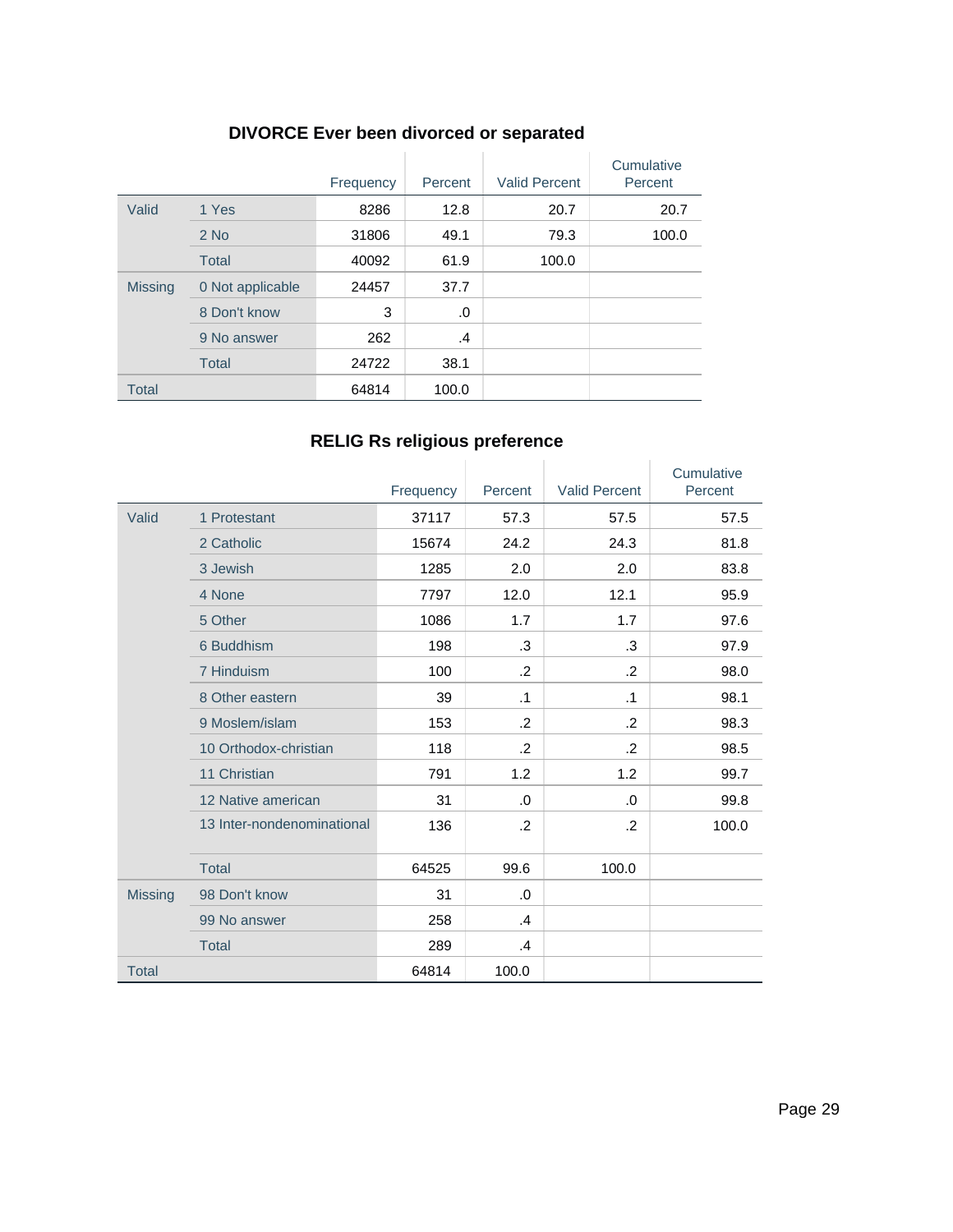# **FUND How fundamentalist is r currently**

|                |                  | Frequency | Percent | <b>Valid Percent</b> | Cumulative<br>Percent |
|----------------|------------------|-----------|---------|----------------------|-----------------------|
| Valid          | 1 Fundamentalist | 19063     | 29.4    | 30.6                 | 30.6                  |
|                | 2 Moderate       | 26352     | 40.7    | 42.3                 | 72.9                  |
|                | 3 Liberal        | 16856     | 26.0    | 27.1                 | 100.0                 |
|                | Total            | 62271     | 96.1    | 100.0                |                       |
| <b>Missing</b> | 9 Na-excluded    | 2543      | 3.9     |                      |                       |
| Total          |                  | 64814     | 100.0   |                      |                       |

# **ATTEND How often r attends religious services**

|                |                    | Frequency | Percent | <b>Valid Percent</b> | Cumulative<br>Percent |
|----------------|--------------------|-----------|---------|----------------------|-----------------------|
| Valid          | 1 Lt once a year   | 4844      | 7.5     | 9.2                  | 9.2                   |
|                | 2 Once a year      | 8498      | 13.1    | 16.1                 | 25.3                  |
|                | 3 Sevrl times a yr | 8003      | 12.3    | 15.2                 | 40.5                  |
|                | 4 Once a month     | 4552      | 7.0     | 8.6                  | 49.1                  |
|                | $52-3x$ a month    | 5713      | 8.8     | 10.8                 | 60.0                  |
|                | 6 Nrly every week  | 3511      | 5.4     | 6.7                  | 66.7                  |
|                | 7 Every week       | 12686     | 19.6    | 24.1                 | 90.7                  |
|                | 8 More thn once wk | 4884      | 7.5     | 9.3                  | 100.0                 |
|                | <b>Total</b>       | 52691     | 81.3    | 100.0                |                       |
| <b>Missing</b> | 0 Never            | 11528     | 17.8    |                      |                       |
|                | 9 Dk, na           | 595       | .9      |                      |                       |
|                | <b>Total</b>       | 12123     | 18.7    |                      |                       |
| <b>Total</b>   |                    | 64814     | 100.0   |                      |                       |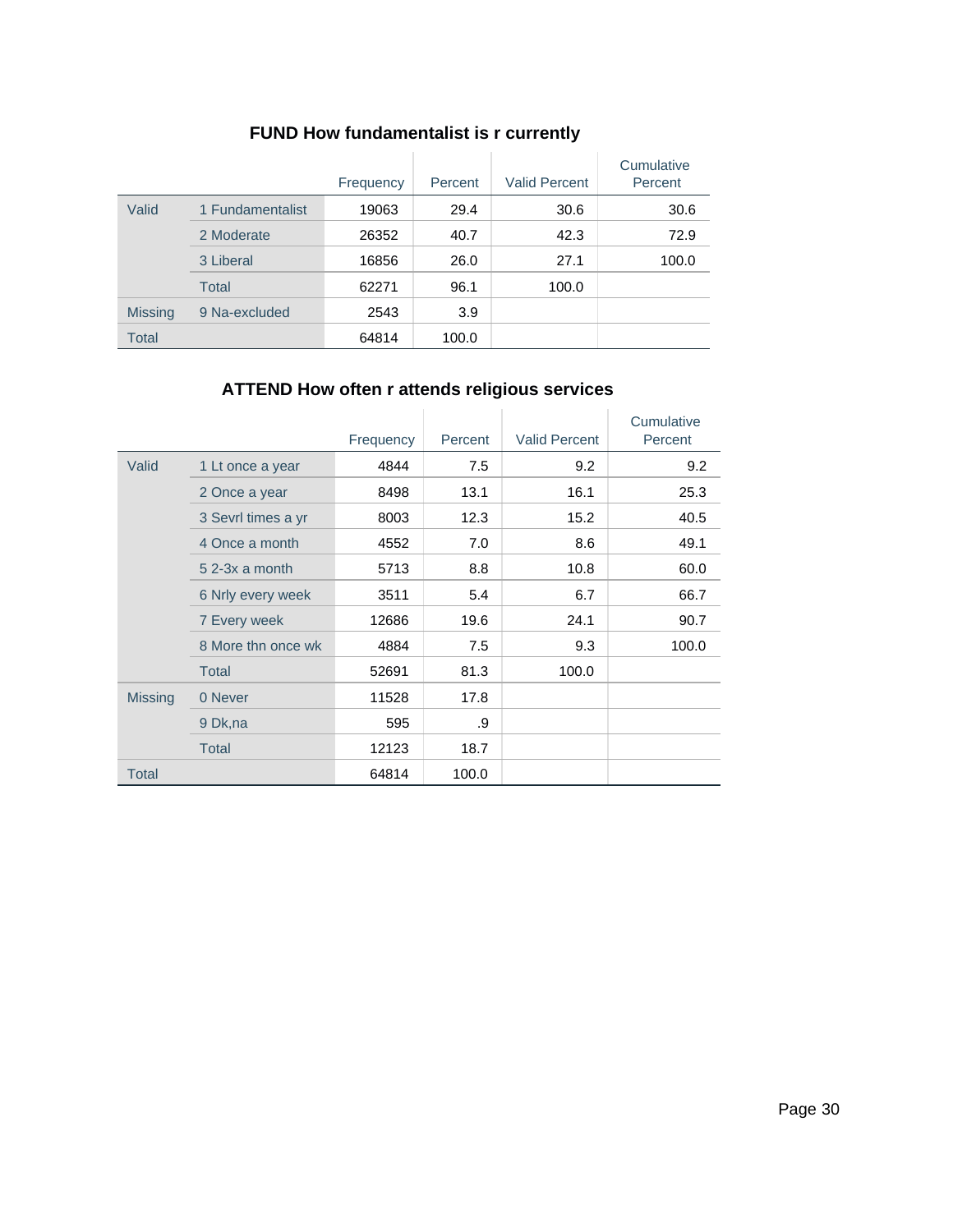# **RELITEN Strength of affiliation**

|                |                   | Frequency | Percent | <b>Valid Percent</b> | Cumulative<br>Percent |
|----------------|-------------------|-----------|---------|----------------------|-----------------------|
| Valid          | 1 Strong          | 22652     | 34.9    | 37.9                 | 37.9                  |
|                | 2 Not very strong | 23738     | 36.6    | 39.7                 | 77.6                  |
|                | 3 Somewhat strong | 5736      | 8.8     | 9.6                  | 87.2                  |
|                | 4 No religion     | 7629      | 11.8    | 12.8                 | 100.0                 |
|                | Total             | 59755     | 92.2    | 100.0                |                       |
| <b>Missing</b> | 0 Not applicable  | 3134      | 4.8     |                      |                       |
|                | 8 Don't know      | 336       | .5      |                      |                       |
|                | 9 No answer       | 1589      | 2.5     |                      |                       |
|                | Total             | 5059      | 7.8     |                      |                       |
| Total          |                   | 64814     | 100.0   |                      |                       |

# **MEMCHURH Membership in church group**

|                |                  | Frequency | Percent | <b>Valid Percent</b> | Cumulative<br>Percent |
|----------------|------------------|-----------|---------|----------------------|-----------------------|
| Valid          | 1 Yes            | 7340      | 11.3    | 35.5                 | 35.5                  |
|                | $2$ No           | 13315     | 20.5    | 64.5                 | 100.0                 |
|                | <b>Total</b>     | 20655     | 31.9    | 100.0                |                       |
| <b>Missing</b> | 0 Not applicable | 43961     | 67.8    |                      |                       |
|                | 8 Don't know     | 9         | .0      |                      |                       |
|                | 9 No answer      | 189       | .3      |                      |                       |
|                | <b>Total</b>     | 44159     | 68.1    |                      |                       |
| <b>Total</b>   |                  | 64814     | 100.0   |                      |                       |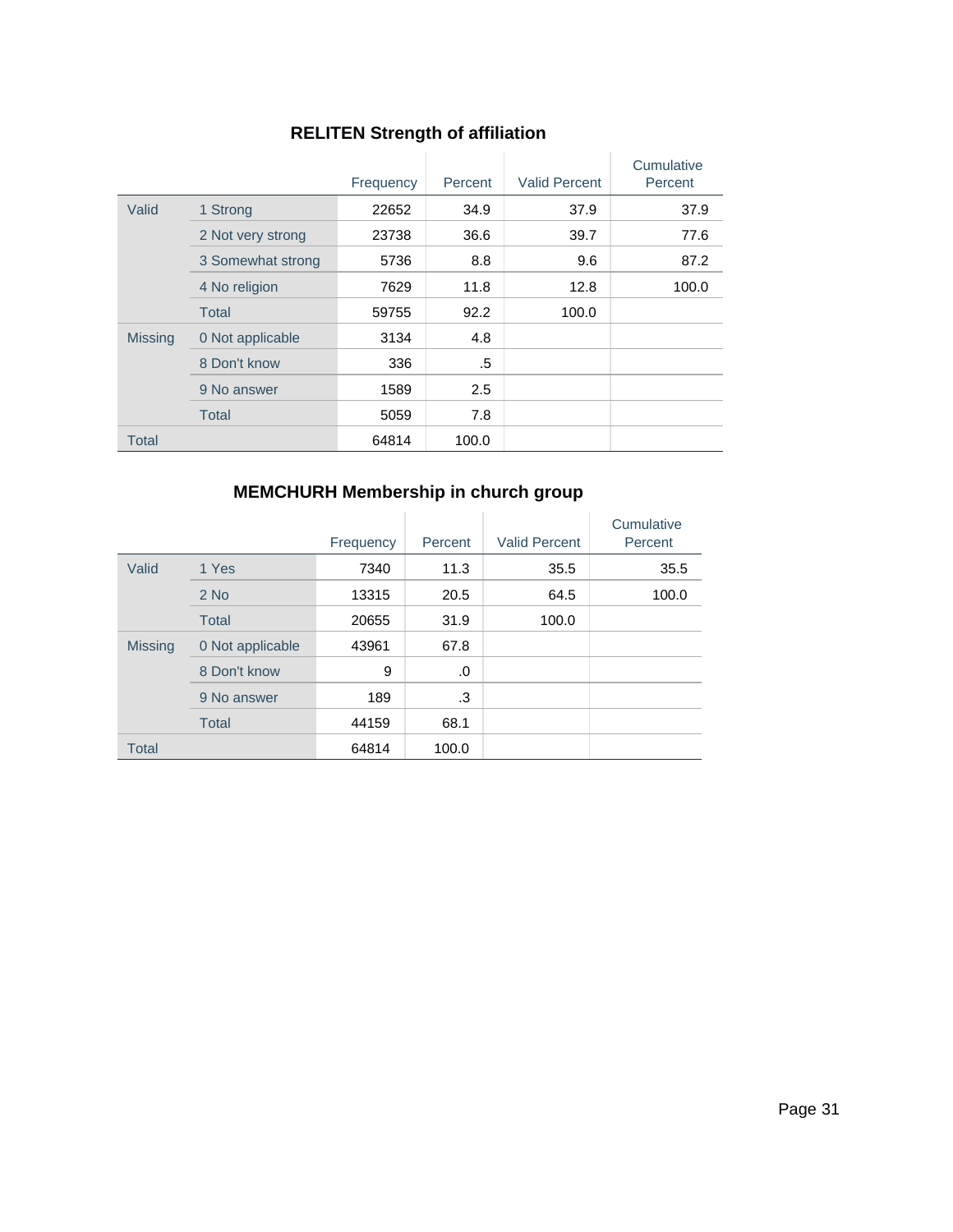|                |                      | Frequency | Percent | <b>Valid Percent</b> | Cumulative<br>Percent |
|----------------|----------------------|-----------|---------|----------------------|-----------------------|
| Valid          | 0 Strong democrat    | 10378     | 16.0    | 16.4                 | 16.4                  |
|                | 1 Not str democrat   | 13294     | 20.5    | 21.0                 | 37.4                  |
|                | 2 Ind, near dem      | 7792      | 12.0    | 12.3                 | 49.7                  |
|                | 3 Independent        | 9888      | 15.3    | 15.6                 | 65.3                  |
|                | 4 Ind, near rep      | 5721      | 8.8     | 9.0                  | 74.3                  |
|                | 5 Not str republican | 9933      | 15.3    | 15.7                 | 90.0                  |
|                | 6 Strong republican  | 6318      | 9.7     | 10.0                 | 100.0                 |
|                | <b>Total</b>         | 63324     | 97.7    | 100.0                |                       |
| <b>Missing</b> | 7 Other party        | 1072      | 1.7     |                      |                       |
|                | 8 Don't know         | 11        | .0      |                      |                       |
|                | 9 No answer          | 407       | .6      |                      |                       |
|                | <b>Total</b>         | 1490      | 2.3     |                      |                       |
| <b>Total</b>   |                      | 64814     | 100.0   |                      |                       |

# **PARTYID Political party affiliation**

#### **POLVIEWS Think of self as liberal or conservative**

|                |                        | Frequency | Percent | <b>Valid Percent</b> | Cumulative<br>Percent |
|----------------|------------------------|-----------|---------|----------------------|-----------------------|
| Valid          | 1 Extremely liberal    | 1682      | 2.6     | 3.0                  | 3.0                   |
|                | 2 Liberal              | 6514      | 10.1    | 11.8                 | 14.8                  |
|                | 3 Slightly liberal     | 7010      | 10.8    | 12.7                 | 27.5                  |
|                | 4 Moderate             | 21370     | 33.0    | 38.6                 | 66.1                  |
|                | 5 Sightly conservative | 8690      | 13.4    | 15.7                 | 81.8                  |
|                | 6 Conservative         | 8230      | 12.7    | 14.9                 | 96.7                  |
|                | 7 Extrmly conservative | 1832      | 2.8     | 3.3                  | 100.0                 |
|                | Total                  | 55328     | 85.4    | 100.0                |                       |
| <b>Missing</b> | 0 Not applicable       | 6777      | 10.5    |                      |                       |
|                | 8 Don't know           | 2326      | 3.6     |                      |                       |
|                | 9 No answer            | 383       | .6      |                      |                       |
|                | <b>Total</b>           | 9486      | 14.6    |                      |                       |
| <b>Total</b>   |                        | 64814     | 100.0   |                      |                       |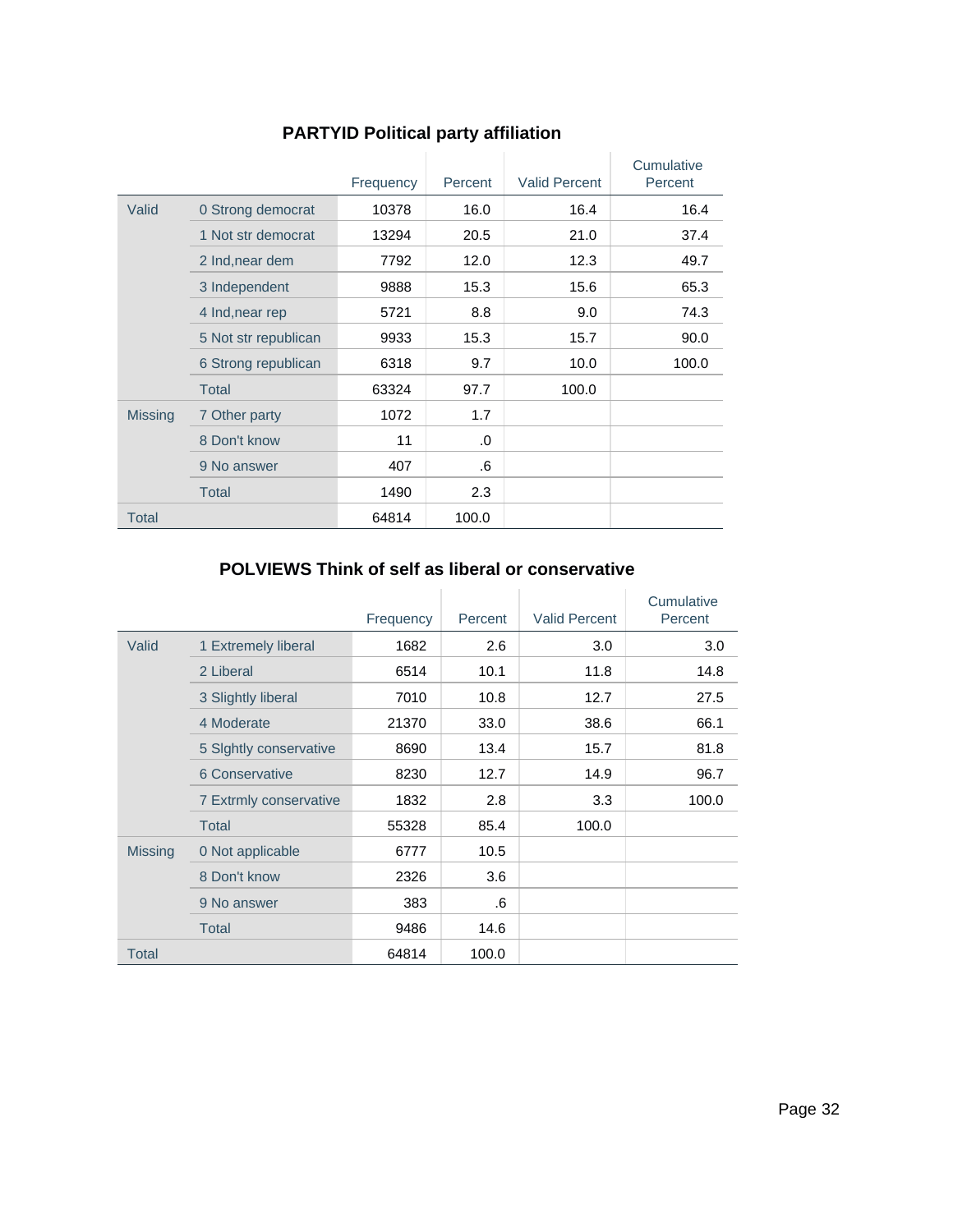#### **PRESVOTE Presidential Vote**

|                |               | Frequency | Percent | <b>Valid Percent</b> | Cumulative<br>Percent |
|----------------|---------------|-----------|---------|----------------------|-----------------------|
| Valid          | 1 Democrat    | 20667     | 31.9    | 51.7                 | 51.7                  |
|                | 2 Republican  | 19342     | 29.8    | 48.3                 | 100.0                 |
|                | Total         | 40009     | 61.7    | 100.0                |                       |
| <b>Missing</b> | 7 Other       | 2715      | 4.2     |                      |                       |
|                | 8 Don't Know  | 590       | .9      |                      |                       |
|                | 9 No Answer   | 813       | 1.3     |                      |                       |
|                | <b>System</b> | 20687     | 31.9    |                      |                       |
|                | <b>Total</b>  | 24805     | 38.3    |                      |                       |
| <b>Total</b>   |               | 64814     | 100.0   |                      |                       |

#### **VOTED Voted for President**

|                |               | Frequency | Percent | <b>Valid Percent</b> | Cumulative<br>Percent |
|----------------|---------------|-----------|---------|----------------------|-----------------------|
| Valid          | 1 Voted       | 42134     | 65.0    | 70.1                 | 70.1                  |
|                | 2 Didn't Vote | 18014     | 27.8    | 29.9                 | 100.0                 |
|                | Total         | 60148     | 92.8    | 100.0                |                       |
| <b>Missing</b> | 9 DK/NA/Other | 4666      | 7.2     |                      |                       |
| <b>Total</b>   |               | 64814     | 100.0   |                      |                       |

### **FamIncome Family Income (Categorical)**

|                |               | Frequency | Percent | <b>Valid Percent</b> | Cumulative<br>Percent |
|----------------|---------------|-----------|---------|----------------------|-----------------------|
| Valid          | 1 Low         | 19494     | 30.1    | 33.4                 | 33.4                  |
|                | 2 Medium      | 19443     | 30.0    | 33.4                 | 66.8                  |
|                | 3 High        | 19356     | 29.9    | 33.2                 | 100.0                 |
|                | Total         | 58293     | 89.9    | 100.0                |                       |
| <b>Missing</b> | <b>System</b> | 6521      | 10.1    |                      |                       |
| <b>Total</b>   |               | 64814     | 100.0   |                      |                       |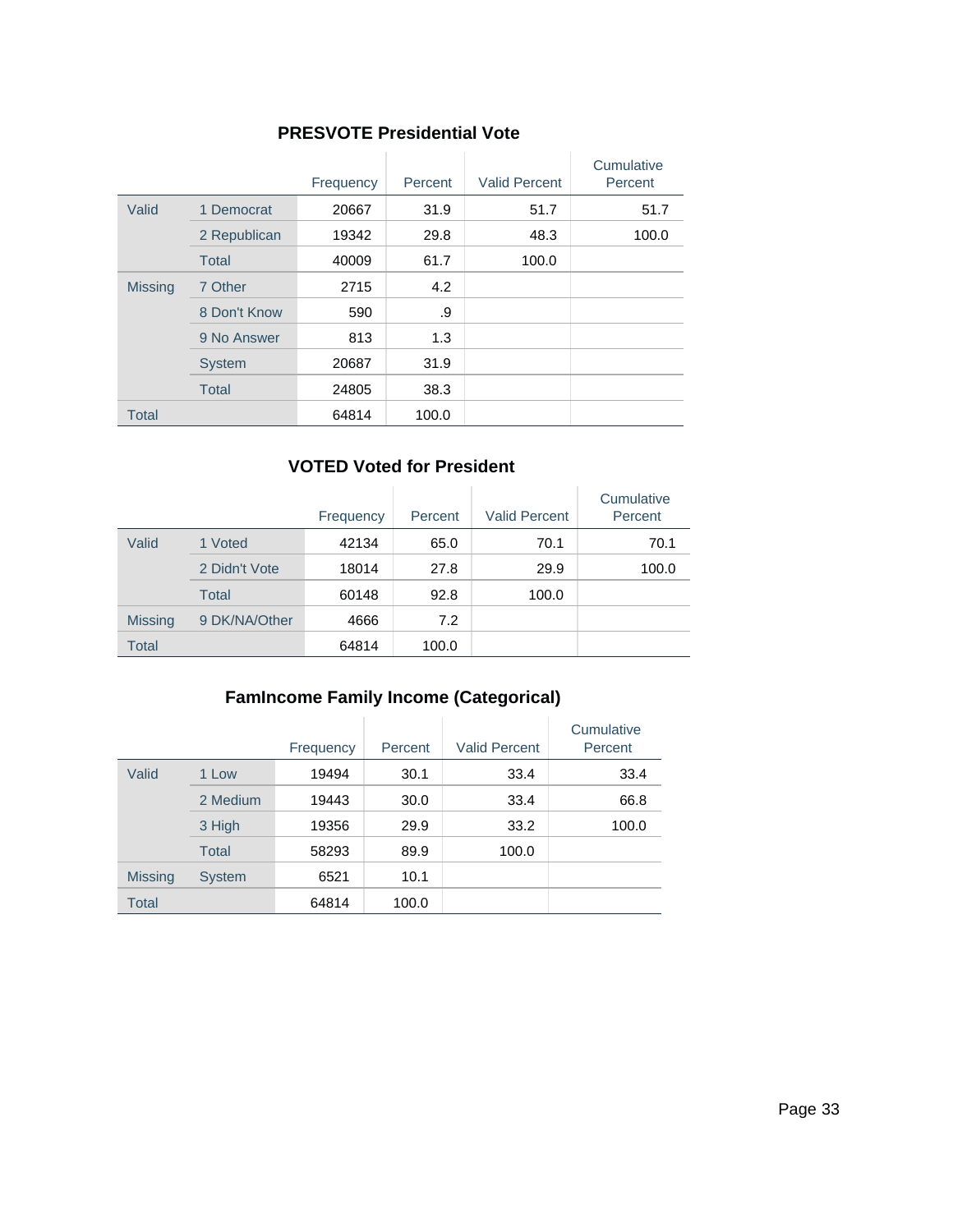|                |                  | Frequency | Percent | <b>Valid Percent</b> | Cumulative<br>Percent |
|----------------|------------------|-----------|---------|----------------------|-----------------------|
| Valid          | 1 Lower class    | 3872      | 6.0     | 6.3                  | 6.3                   |
|                | 2 Working class  | 27968     | 43.2    | 45.6                 | 51.9                  |
|                | 3 Middle class   | 27519     | 42.5    | 44.9                 | 96.8                  |
|                | 4 Upper class    | 1971      | 3.0     | 3.2                  | 100.0                 |
|                | Total            | 61330     | 94.6    | 100.0                |                       |
| <b>Missing</b> | 0 Not applicable | 3064      | 4.7     |                      |                       |
|                | 8 Don't know     | 185       | .3      |                      |                       |
|                | 9 No answer      | 235       | $\cdot$ |                      |                       |
|                | <b>Total</b>     | 3484      | 5.4     |                      |                       |
| <b>Total</b>   |                  | 64814     | 100.0   |                      |                       |

# **CLASS\_ Subjective class identification**

# **FINRELA Opinion of family income**

|                |                     | Frequency | Percent | <b>Valid Percent</b> | Cumulative<br>Percent |
|----------------|---------------------|-----------|---------|----------------------|-----------------------|
| Valid          | 1 Far below average | 3406      | 5.3     | 5.7                  | 5.7                   |
|                | 2 Below average     | 14626     | 22.6    | 24.5                 | 30.2                  |
|                | 3 Average           | 29349     | 45.3    | 49.1                 | 79.3                  |
|                | 4 Above average     | 11167     | 17.2    | 18.7                 | 97.9                  |
|                | 5 Far above average | 1238      | 1.9     | 2.1                  | 100.0                 |
|                | Total               | 59786     | 92.2    | 100.0                |                       |
| <b>Missing</b> | 0 Not applicable    | 4383      | 6.8     |                      |                       |
|                | 8 Don't know        | 489       | .8      |                      |                       |
|                | 9 No answer         | 156       | .2      |                      |                       |
|                | Total               | 5028      | 7.8     |                      |                       |
| Total          |                     | 64814     | 100.0   |                      |                       |